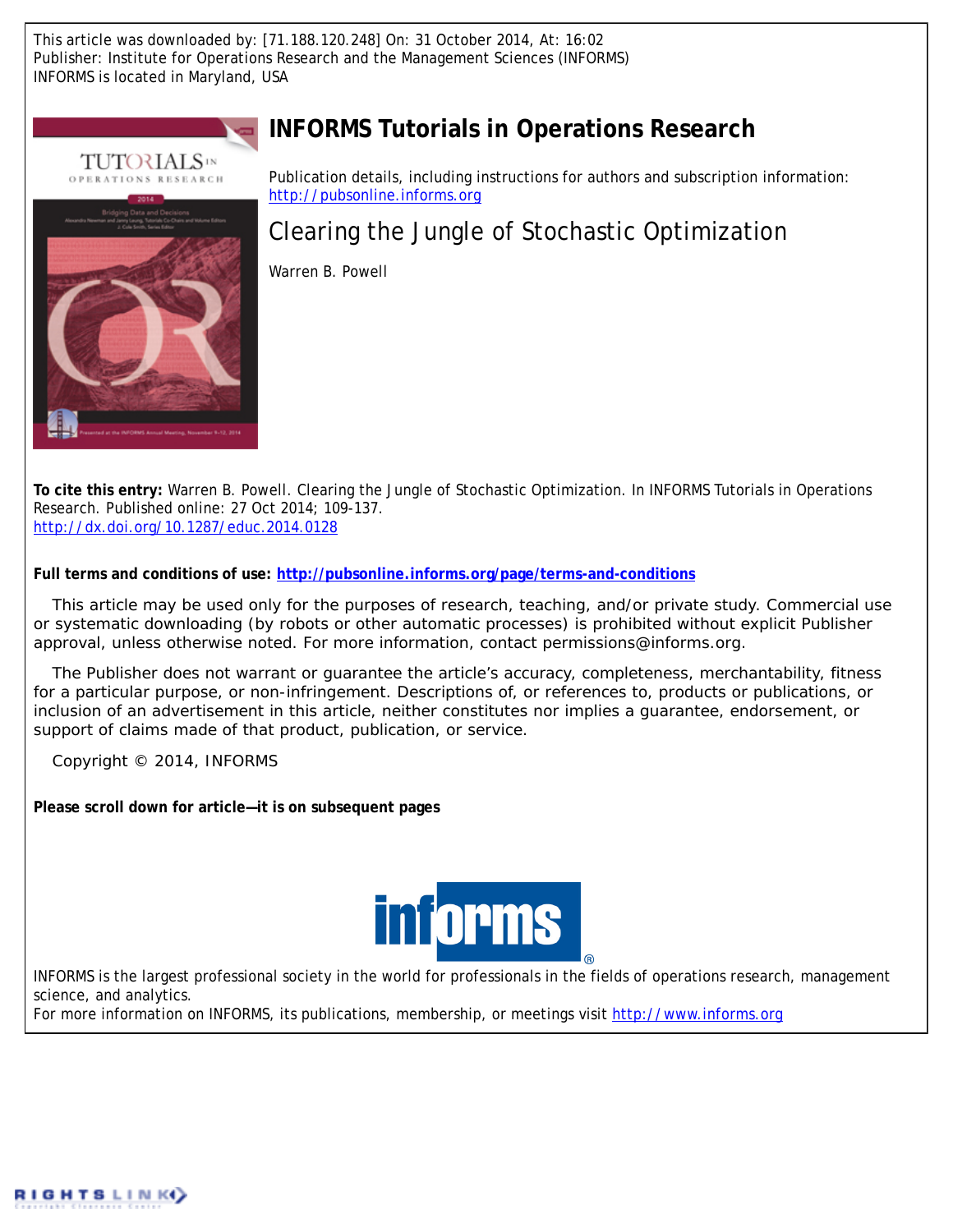

INFORMS 2014 c 2014 INFORMS |isbn 978-0-9843378-5-9 http://dx.doi.org/10.1287/educ.2014.0128

# Clearing the Jungle of Stochastic Optimization

Warren B. Powell

Department of Operations Research and Financial Engineering, Princeton University, Princeton, New Jersey 08544, <powell@princeton.edu>

Abstract Whereas deterministic optimization enjoys an almost universally accepted canonical form, stochastic optimization is a jungle of competing notational systems and algorithmic strategies. This is especially problematic in the context of sequential (multistage) stochastic optimization problems, which is the focus of our presentation. In this article, we place a variety of competing strategies into a common framework, which makes it easier to see the close relationship between communities such as stochastic programming, (approximate) dynamic programming, simulation, and stochastic search. What have previously been viewed as competing approaches (e.g., simulation versus optimization, stochastic programming versus dynamic programming) can be reduced to four fundamental classes of policies that are evaluated in a simulation-based setting we call the base model. The result is a single coherent framework that encompasses all of these methods, which can often be combined to create powerful hybrid policies to address complex problems.

Keywords stochastic optimization; stochastic programming; approximate dynamic programming; reinforcement learning

#### 1. Introduction

Arguably one of the most familiar pieces of mathematics in operations research (and certainly in optimization) is the linear program, almost always written in its canonical form (see, e.g., Vanderbei [\[66\]](#page-29-0))

<span id="page-1-0"></span>
$$
\min_{x} cx \tag{1}
$$

$$
subject to \tAx = b,
$$
\t(2)

$$
x \ge 0. \tag{3}
$$

Often we are solving problems over time (the focus of this paper). If our problem is deterministic, we would rewrite  $(1)$ – $(3)$  as

<span id="page-1-1"></span>
$$
\min_{x_0, \dots, x_T} \sum_{t=0}^T c_t x_t \tag{4}
$$

subject to  $A_0x_0 = b_0$ , (5)

$$
A_t x_t - B_{t-1} x_{t-1} = b_t, \quad t = 1, \dots, T,
$$
\n<sup>(6)</sup>

$$
x_t \ge 0, \quad t = 0, \dots, T. \tag{7}
$$

First introduced by Kantorovich in 1939 and then by Koopmans, linear programming was made famous by Dantzig with the introduction of the simplex method (a nice review of the history is given in Dorfman [\[18\]](#page-27-0)), which transformed Equations  $(1)-(3)$  $(1)-(3)$  $(1)-(3)$  (or  $(4)-(7)$  $(4)-(7)$  $(4)-(7)$ ) from a mathematical statement to a powerful tool for solving a wide range of problems. Although Dantzig is most often credited with inventing the simplex method, the canonical form of a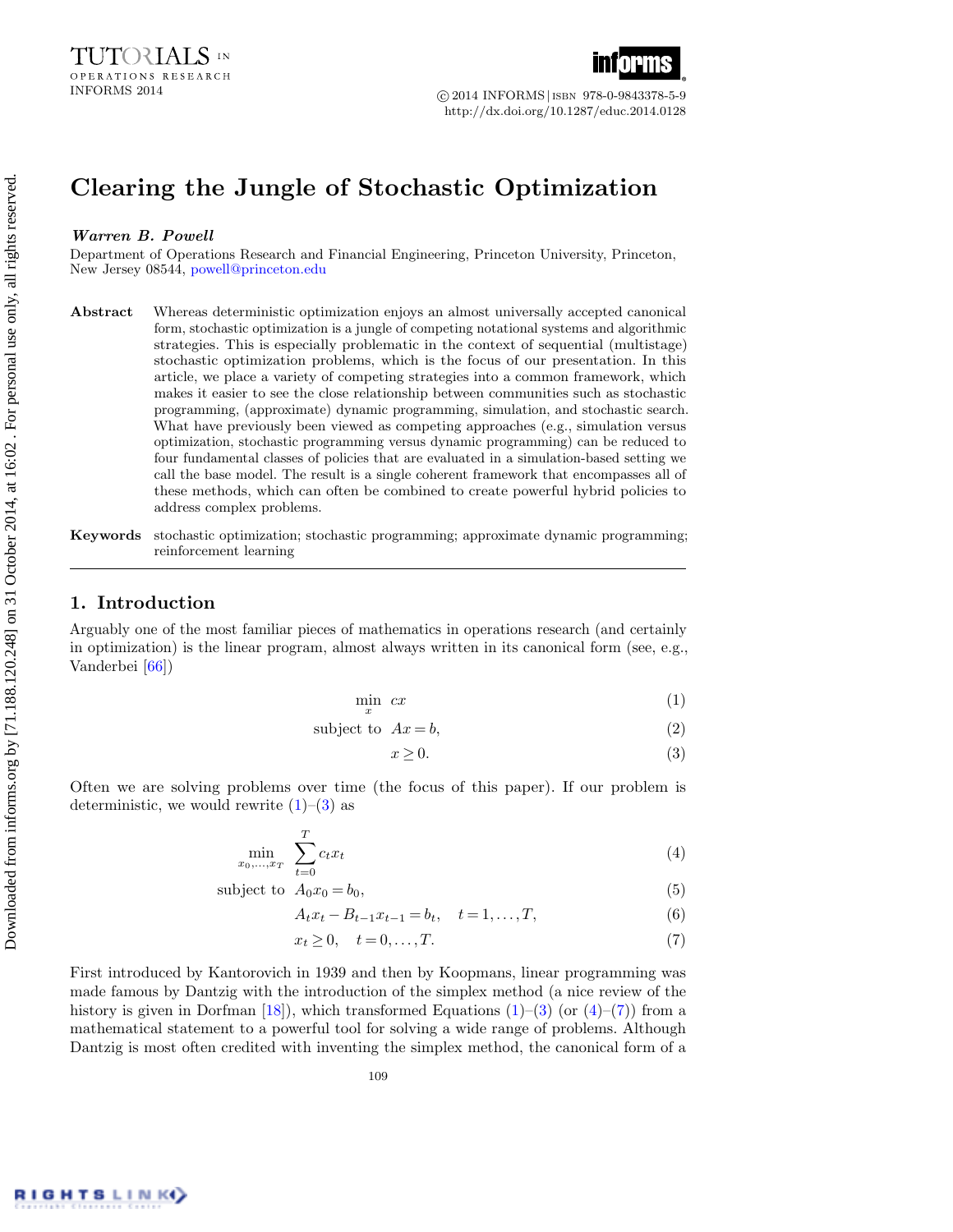linear program is widely used (especially for integer programs) even when the simplex method is not used. The language of Equations  $(1)$ – $(3)$  is spoken around the world, by academics and industrial practitioners alike.

Now consider what happens when we introduce a random variable, especially for multiperiod problems that require solving a sequence of decision problems interspersed with the revelation of new information. Suddenly, the academic community starts speaking a dozen languages, which can quickly become arcane. It is hard to read more than a handful of papers without running into terms such as admissible policies,  $\mathcal{F}_t$ -measurability, sigma-algebras, and filtrations. Not familiar with these terms? Pity you. You may not have what it takes to work in the rarefied world of stochastic optimization.

But wait...we all seem to make decisions over time, every day, in the presence of all sorts of uncertainties. Think about the last time you took cash out of an ATM machine, chose a path through a set of city streets, made an investment, or tried a new restaurant. Companies invest in new projects, design products, and set pricing strategies. The health community runs tests and prescribes medications, and scientists around the world design and run experiments to make new discoveries. All of these are stochastic optimization problems. If this is something we all do, all the time, why is stochastic optimization so arcane?

After floundering around the fields of stochastic optimization for 30 years, my conclusion is that we have evolved solution strategies around specific problem classes, with vocabulary and notation that often disguise common themes. These solution strategies evolve within communities with names such as dynamic programming, stochastic programming, decision theory, stochastic search, simulation optimization, stochastic control, approximate dynamic programming, and reinforcement learning. Although these communities generally coexist fairly peacefully, there are ongoing debates between the use of simulation versus optimization, or stochastic programming versus dynamic programming. A helpful referee for a recent paper (Powell et al. [\[44\]](#page-28-0)) offered the following advice:

One of the main contributions of the paper is the demonstration of a policy-based modeling framework for transportation problems with uncertainty. However, it could be argued that a richer modeling framework already exists (multi-stage stochastic programming) that does not require approximating the decision space with policies.

This quote highlights one of the more contentious debates in stochastic optimization within the operations research community: stochastic programming or dynamic programming? It is well known, of course, that dynamic programming suffers from the curse of dimensionality, so there is no need to learn this field if you want to work on real problems. Even I concluded this in the 1980s while looking for methods to solve stochastic fleet management problems. But 20 years later, I finally cracked these problems with successful systems that are planning driver fleets for one of the largest truckload carriers in the country (Simão et al. [\[59\]](#page-29-1)) and planning locomotives at one of the largest railroads in the country (Bouzaiene-Ayari et al. [\[13\]](#page-27-1)). The same algorithmic strategy was used to solve a stochastic energy investment problem in hourly increments over 20 years with 175,000 time periods (see Powell et al. [\[45\]](#page-28-1)). How were these ultra high-dimensional stochastic optimization problems solved? They were solved by dynamic programming. However, an answer such as this perpetuates fundamental misconceptions about stochastic programming and dynamic programming.

As a hint to where this discussion is going, by the end of this tutorial I will have made the following points:

• A dynamic program is a sequential (and for our purposes, stochastic) decision problem. Bellman's optimality equation is not a dynamic program; it is (a) a way of characterizing an optimal policy and (b) an algorithmic strategy for certain classes of dynamic programs.

• A stochastic program (for multistage problems) is, with some exceptions, a look-ahead policy that involves solving a look-ahead model (which is itself a dynamic program) for solving a larger dynamic program. See §[5.6](#page-20-0) for a discussion of an exception.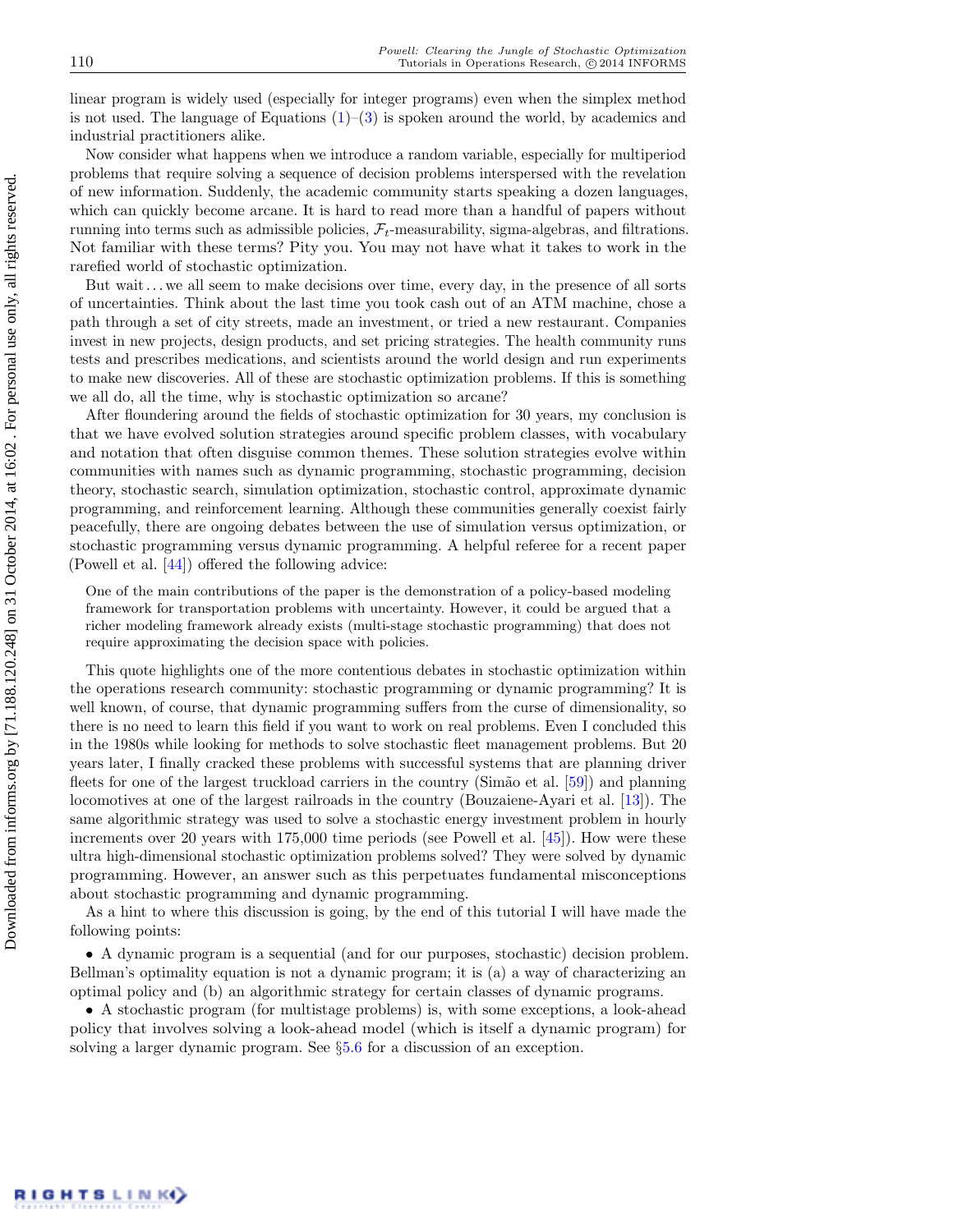• The optimal solution of a multistage stochastic program is (with rare exceptions) not an optimal policy. A bound on a (multistage) stochastic program is not a bound on the quality of the policy (again, with rare exceptions—see  $\S 5.6$ ).

• All properly modeled dynamic programs are Markovian. So-called history-dependent problems are simply dynamic programs with an incomplete state variable. If your system is not Markovian, you have not properly modeled the state variable.

• With deterministic problems, we are looking for an optimal *decision* (or vector of decisions). With (multistage) stochastic optimization problems, we are looking for optimal functions (known as policies).

• In my experience, every (multistage) stochastic optimization problem can be solved using one of four classes of policies (or hybrids formed from combinations of these four fundamental classes). However, it is quite rare to actually find an optimal policy.

In the process of making these points, I will bring all the fields of stochastic optimization together under a single umbrella, which I suggest should be called computational stochastic optimization.

# 2. Modeling a Sequential Stochastic Optimization Problem

For many years, I was jealous of my colleagues working on deterministic integer programming problems who would present a model (difficult, but doable) and then focus on the challenging problem of designing efficient, high-quality algorithms. I was working on large-scale stochastic optimization problems in transportation, but I did not enjoy the same type of roadmap to follow when writing down a model.

Several styles have evolved to model a stochastic optimization problem (keep in mind our focus on multiperiod, sequential problems). Below, we briefly describe two classical and widely used modeling styles, drawn from the fields of dynamic programming and stochastic programming. However, we are going to argue that these are not true models, but rather are closer to algorithms (or more precisely, policies). We follow this discussion with a presentation of what we feel is the correct way to model a sequential decision process (that is, a dynamic program), using a format that is actually quite familiar in control theory.

#### 2.1. A Dynamic Programming Model

If the idea is to solve a problem with dynamic programming, many authors start by writing down the canonical form of Bellman's equation:

<span id="page-3-0"></span>
$$
V_t(S_t) = \min_{a \in \mathcal{A}} \bigg( C(S_t, a) + \gamma \sum_{s' \in \mathcal{S}} p(s' \mid S_t, a) V_{t+1}(s') \bigg),\tag{8}
$$

where

 $S_t$  = the state at time t,

 $a =$  the (typically discrete) action in set A,

- $C(S_t, a)$  = the cost of being in state  $S_t$  and taking action a,
	- $\gamma$  = fixed discount factor,
- $p(s' | s, a)$  = the probability of transitioning to state  $S_{t+1} = s'$  if we are in state  $S_t = s$  and take action a,
	- $V_t(s)$  = the value of being in state  $S_t = s$  at time t and following the optimal policy from t onward.

This is the format introduced by Bellman [\[6\]](#page-26-0) and popularized by many authors (such as Puterman [\[46\]](#page-28-2), the last of a long line of books on Markov decision processes). The format is elegant and has enabled a rich theoretical tradition. A well-known concept in dynamic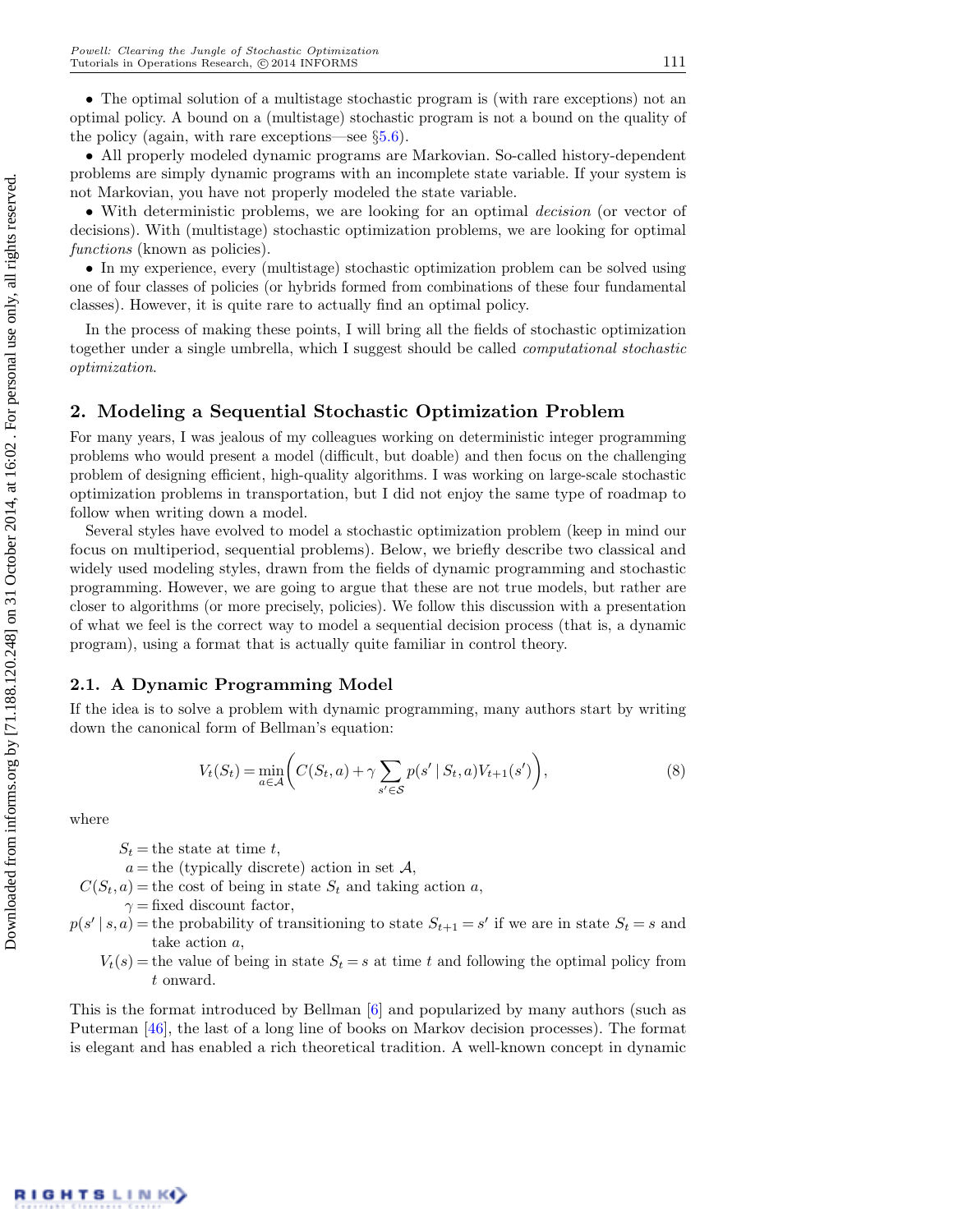programming is that of a *policy* that is typically denoted  $\pi$ , where  $\pi(s)$  gives the action that should be taken when we are in state s. The policy (at time  $t$ ) might be computed using

<span id="page-4-0"></span>
$$
\pi(s) = \underset{a \in \mathcal{A}}{\arg \min} \bigg( C(s, a) + \gamma \sum_{s' \in \mathcal{S}} p(s' \mid s, a) V_{t+1}(s') \bigg). \tag{9}
$$

Here, we are using the standard notation  $\pi(s)$  for policy, where Equation [\(9\)](#page-4-0) would produce the optimal policy (if we could compute it). The most difficult challenge with Markov decision processes is that researchers often assume that states are discrete and that value functions and policies use lookup table representations. This sharply limits its applicability to relatively small problems. Below, we modify this notation so that we use  $\pi$ " in a more practical way.

#### 2.2. A Stochastic Programming "Model"

The stochastic programming community often models a stochastic programming model as follows:

<span id="page-4-1"></span>
$$
\min_{x_t, (x_{t'}(\omega), t < t' \le t + H), \forall \omega \in \Omega_t} \left( c_t x_t + \sum_{\omega \in \Omega_t} p(\omega) \sum_{t'=t+1}^{t+H} c_{t'}(\omega) x_{t'}(\omega) \right). \tag{10}
$$

Here,  $\omega$  is called a *scenario* drawn from a sampled set  $\Omega_t$  generated for the problem we are solving at time t (many authors prefer "s" for scenario, but  $\omega$  is widely used and avoids the conflict with standard notation for state). If we have a random sample, the probability of scenario  $\omega$  might be  $p(\omega) = 1/|\Omega_t|$ . We make one decision  $x_t$  for time t, but then we have to make a decision  $x_{t'}(\omega)$  for each scenario  $\omega$  in the future. Note that we are writing the problem as if we are sitting at time  $t$ , to be consistent with our dynamic program above.

The constraints are tricky to write out. We start with the time  $t$  constraints, which we might write as

$$
A_t x_t = b_t,\tag{11}
$$

<span id="page-4-2"></span>
$$
x_t \ge 0. \tag{12}
$$

We then have to write out constraints for time periods  $t' > t$ , which have to be written for each scenario  $\omega$ . These might be written as

$$
A_{t'}(\omega)x_{t'}(\omega) - B_{t'-1}(\omega)x_{t'-1}(\omega) = b_{t'}(\omega) \quad \forall \omega \in \Omega_t,
$$
\n(13)

$$
x_{t'}(\omega) \ge 0 \quad \forall \,\omega \in \Omega_t. \tag{14}
$$

Note that we require that  $x_t = x_t(\omega)$ , a condition that is often imposed as a *nonanticipativity* constraint.

Although this format is by far the most common, it is important to note that we have modeled the problem as if we make a single decision at time t (represented by  $x_t$ ), then see a scenario  $\omega$  that describes all the random information over the planning horizon  $t + 1, \ldots, t + H$ . Once this information is revealed, we then choose  $x_{t+1}, \ldots, x_{t+H}$ . In reality, we choose  $x_t$ , then see the information  $W_{t+1}$ , then we would choose  $x_{t+1}$ , after which we see  $W_{t+2}$ , and so on. The model given by Equations  $(10)$ – $(14)$  is known as a two-stage approximation; it is widely used simply because the multistage version is completely intractable for most applications (even when we use Monte Carlo sampling). In a nutshell, scenario trees have their own curse of dimensionality, which is actually worse than the one suffered by traditional dynamic programs because the entire history is captured.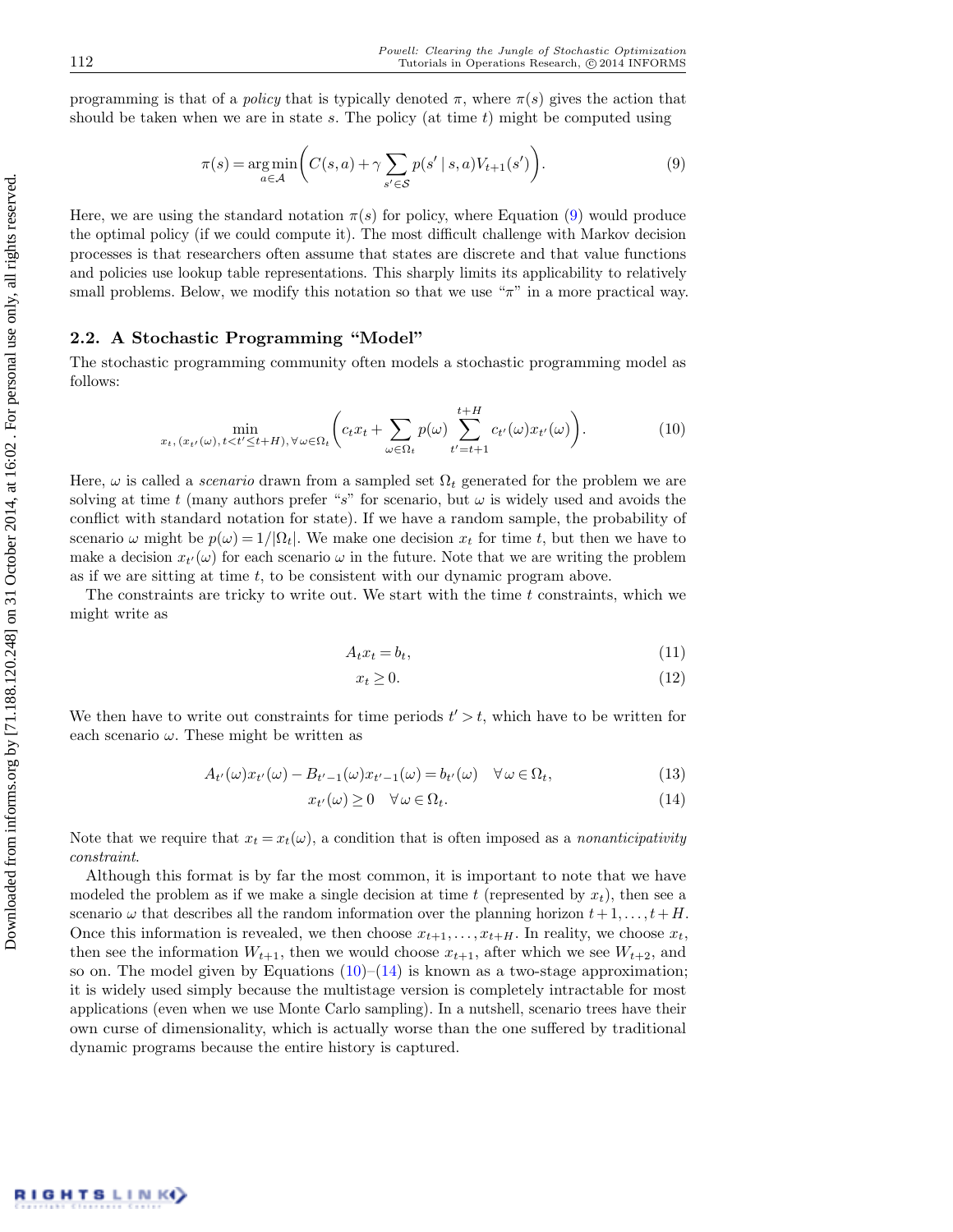#### 2.3. The Five Elements of a Sequential Decision Problem

What is known as a "dynamic programming model" (Equation [\(8\)](#page-3-0)) or the "stochastic programming model" (Equations  $(10)$ – $(14)$ ) is not actually a model; they are actually classes of policies for solving dynamic programs. Bellman's equations, in particular, are like complementary slackness conditions for a linear program. It is not a model, but rather is similar to the optimality conditions for a dynamic program. Clearly, we need a canonical model for sequential (multistage) stochastic decision problems that parallels our deterministic optimization model given by  $(4)-(7)$  $(4)-(7)$  $(4)-(7)$ . This sequential decision problem is, in fact, a dynamic program, which is a problem that we want to solve by finding the best policy.

There are five fundamental elements to any sequential stochastic optimization problem:

• State  $S_t$ . This represents what we know (more precisely, what we need to know) at time t before we make a decision (more on this below).

• Actions. Depending on the community, these might be discrete actions  $a$ , continuous controls  $u$ , or decisions  $x$  (which are typically vectors, and might be continuous, integer or a mixture). Later, we defer to the choice of how a decision is made, but we assume that we will design a policy  $\pi$ . Dynamic programmers will write a policy as  $\pi(s)$  returning an action a (or u or x), but this leaves open the question of what  $\pi(s)$  looks like computationally. For this reason, we adopt a different notation. If our decision is action  $a_t$ , we designate the policy as the function  $A_t^{\pi}(S_t)$  (or  $A^{\pi}(S_t)$ ) if our policy is stationary). If we are using decision  $x_t$ , we use the function  $X_t^{\pi}(S_t)$ . We assume that our policy produces feasible actions (say,  $x_t \in \mathcal{X}_t$ ), where the feasible region  $\mathcal{X}_t$  might be a system of linear equations that depends on the state  $S_t$ .

• Exogenous information  $W_t$ . Starting at time 0, we observe exogenous information (prices, demands, equipment breakdowns) as the sequence  $W_1, W_2, \ldots$ . We use the convention that any variable indexed by  $t$  is known at time  $t$ . This means that states, actions (decisions), and information evolve as follows:

$$
(S_0, x_0, W_1, S_1, x_1, W_2, \ldots, S_t, x_t, W_{t+1}, \ldots, S_T).
$$

An important concept is the *post-decision state*, which we write as  $S_t^x$  (or  $S_t^a$  if we are using action  $a$ ), which is the information in the system immediately *after* we make a decision (see Powell [\[42,](#page-28-3) Chap. 4] for a thorough discussion of post-decision state variables). Introducing the post-decision state in our sequence gives us

$$
(S_0, x_0, S_0^x, W_1, S_1, x_1, S_1^x, W_2, \ldots, S_t, x_t, S_t^x, W_{t+1}, \ldots, S_T).
$$

If the information process evolves exogenously, independently of current states and actions (true for many, but not all, problems), it is convenient to let  $\omega$  be a sample realization of the random variables  $W_1, W_2, \ldots, W_T$ . We then let  $\Omega$  be the set of all possible realizations. For some models, it is useful to represent the *history* of the process  $h_t$  at time t as

<span id="page-5-0"></span>
$$
h_t = (W_1, \dots, W_t). \tag{15}
$$

To allow for the possibility that states and/or actions do affect the information process, some will model  $\omega$  as the sequence of states and actions (referred to as the *induced* stochastic process in Puterman [\[46\]](#page-28-2)), or the sequence comprising the initial state, followed by all  $x_{t'}$  and  $W_{t'}$  for  $t' = 1, \ldots, t$ . Our presentation assumes the information process is purely exogenous, so we use the representation of history in [\(15\)](#page-5-0).

• The transition function. We write this as  $S_{t+1} = S^M(S_t, x_t, W_{t+1}),$  where  $S^M(\cdot)$  has been referred to as the system model, plant model, transfer function, or just model, but we refer to it as the transition function, consisting of the equations that describe the evolution of the system from t to  $t + 1$ . The transition function may include (controllable) systems of linear equations such as those shown in Equation [\(6\)](#page-1-1). However, it may also represent the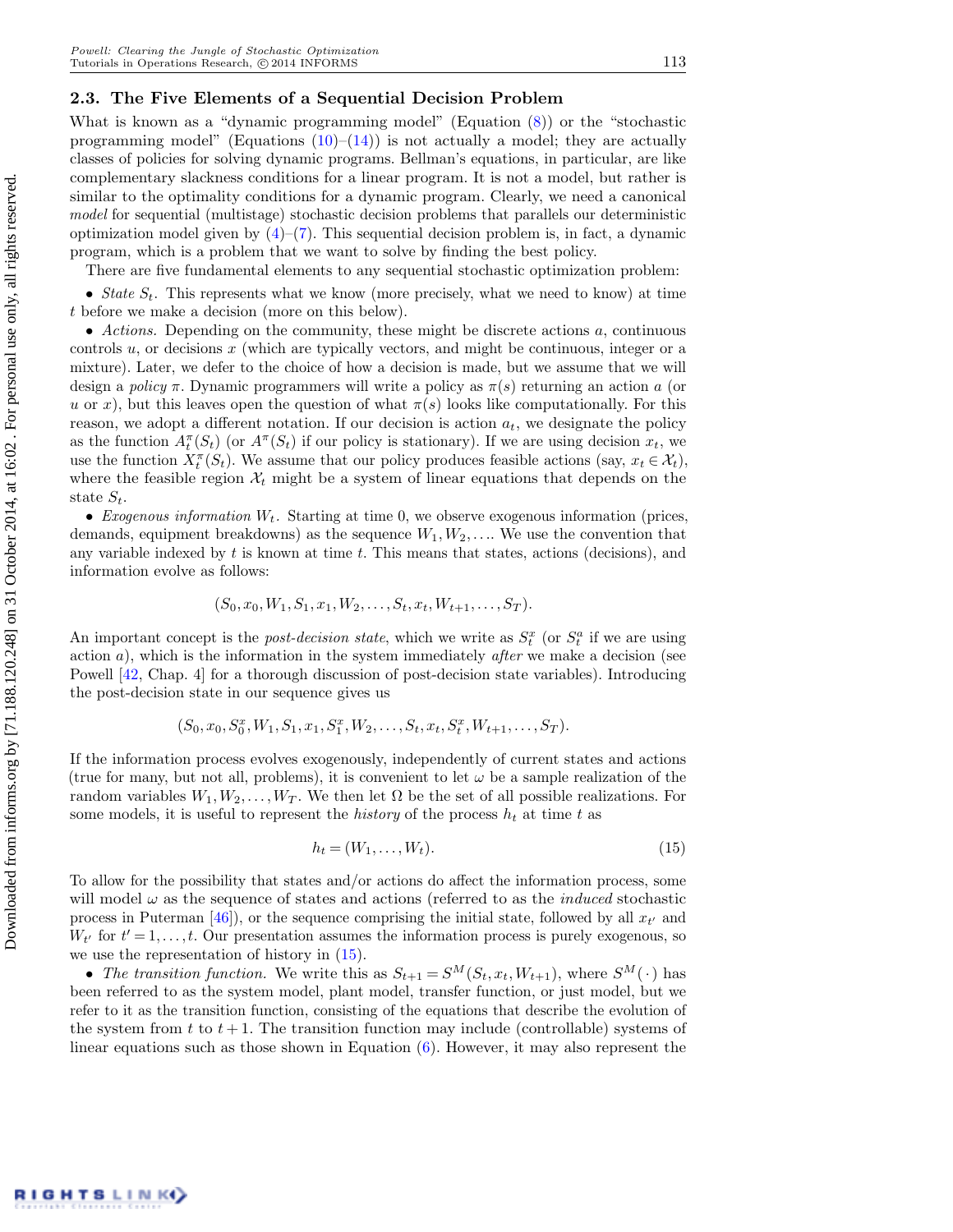exogenous evolution of prices, weather, and customer demands. For example, let  $p_t$  be the price of electricity, and let  $\hat{p}_{t+1}$  be the exogenous change in the price between t and  $t + 1$  ( $\hat{p}_t$ ) would be an element of  $W_t$ ; we could write

$$
p_{t+1} = p_t + \hat{p}_{t+1},
$$

or, if we want  $\hat{p}_{t+1}$  to be the relative change, we might write

$$
p_{t+1} = p_t (1 + \hat{p}_{t+1}).
$$

This would be an example of a transition function for an exogenous information process such as prices.

• The objective function. We assume we are given a cost/reward/utility function that we refer to generically as the *contribution function*, which may depend on the state  $S_t$  and the action  $x_t$ , so we write it as  $C(S_t, x_t)$ . In some settings, it also depends on the new information  $W_{t+1}$ , in which case we would write it as  $C(S_t, x_t, W_{t+1})$ , which means it is random at time t. The engineering controls community and the computer science community often deal with "model-free" problems where the transition function is unknown and  $W_{t+1}$  is not observable, but where the cost depends on the downstream state  $S_{t+1}$ , in which case the contribution would be written  $C(S_t, x_t, S_{t+1})$ , which is also random at time t.

The objective requires finding the policy that minimizes expected costs, which is written

<span id="page-6-0"></span>
$$
\min_{\pi \in \Pi} \mathbb{E}^{\pi} \sum_{t=0}^{T} C(S_t, X_t^{\pi}(S_t)),\tag{16}
$$

where  $S_{t+1} = S^M(S_t, x_t, W_{t+1})$ , and where the expectation is over all possible sequences  $W_1, W_2, \ldots, W_T$ , which may depend on the actions taken. The notation  $\mathbb{E}^{\pi}$  allows for the possibility that the exogenous information might depend on prior actions (something that is not allowed in traditional stochastic programming models). The goal here is to find the best policy, which means that we are looking for the best function for making a decision.

This leaves open the computational question: How in the world do we search over some abstract space of policies? Answering this question is at the heart of this chapter. We are going to argue that researchers using different approaches (dynamic programming, stochastic programming, simulation) get around this problem by adopting a specific class of policies.

There is growing interest in replacing the expectation with various risk measures, which introduces the issue of nonadditivity (see Ruszczyński  $[49]$  and Shapiro et al. [\[57\]](#page-28-5) and for thorough discussions). For example, we might replace [\(16\)](#page-6-0) with

<span id="page-6-1"></span>
$$
\min_{\pi \in \Pi} Q_{\alpha} \sum_{t=0}^{T} C(S_t, X_t^{\pi}(S_t)),\tag{17}
$$

where  $Q_{\alpha}(W)$  is the  $\alpha$ -quantile of the random variable W (feel free to substitute your favorite risk measure here; see Rockafellar and Uryasev [\[47\]](#page-28-6)). Alternatively, we might use a robust objective that uses

<span id="page-6-2"></span>
$$
\min_{\pi \in \Pi} \max_{W \in \mathcal{W}} \sum_{t=0}^{T} C(S_t, X_t^{\pi}(S_t)),
$$
\n(18)

where the maximum over  $W \in \mathcal{W}$  refers to a search over random variables within an uncertainty set  $W$  (Bandi and Bertsimas [\[2\]](#page-26-1)) that defines a set of "worst-case" values. We might replace the set  $W \in \mathcal{W}$  with  $\omega \in \Omega$  to be consistent with our notation. See Beyer and Sendhoff [\[9\]](#page-26-2) and Ben-Tal et al. [\[7\]](#page-26-3) for further discussions of robust optimization.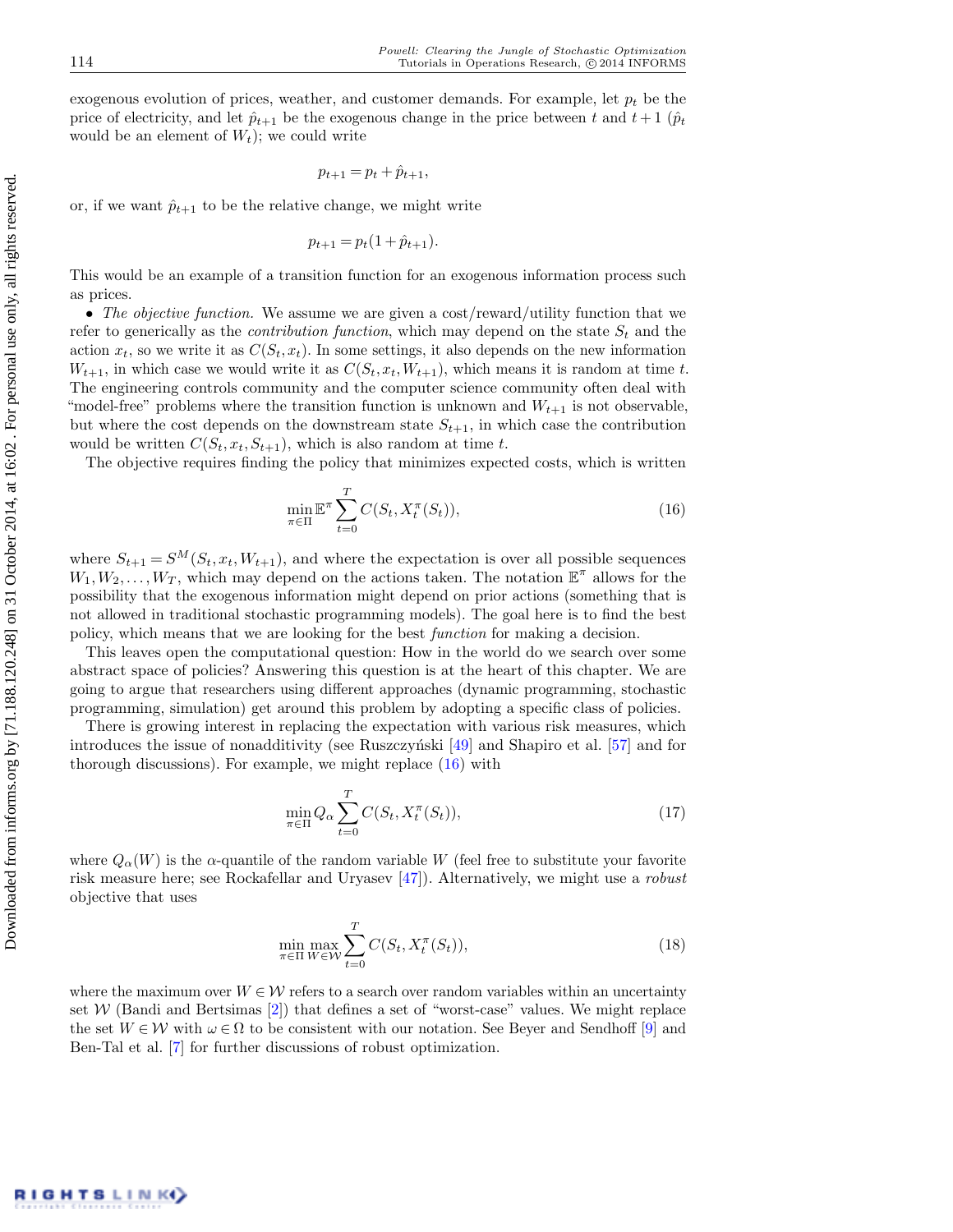It is useful to stop and compare our stochastic model with our deterministic model, which we gave previously as  $(4)-(7)$  $(4)-(7)$  $(4)-(7)$ . Our stochastic objective function, given by Equation [\(16\)](#page-6-0), should be compared to its deterministic counterpart, Equation  $(4)$ . The linking Equation  $(6)$ can be written as

<span id="page-7-1"></span><span id="page-7-0"></span>
$$
A_t x_t = R_t,\tag{19}
$$

$$
R_t = b_t + B_{t-1} x_{t-1}.
$$
\n(20)

If we let  $S_t = R_t$ , we see that Equation [\(6\)](#page-1-1), in the form of Equations [\(19\)](#page-7-0) and [\(20\)](#page-7-1), represents the transition function  $S_t = S^M(S_{t-1}, x_{t-1}, \cdot)$ . Obviously, there is no deterministic counterpart to the exogenous information process.

This representation brings out the fundamental distinction between deterministic and stochastic optimization (for sequential decision problems). In deterministic optimization, we are looking for the best decisions (see [\(4\)](#page-1-1)). In stochastic optimization, we are looking for the best policy (see  $(16)$ ), which is the same as searching over a class of functions. The operations research community is quite skilled at solving for high-dimensional vectors of decision variables, but searching over functions is a less familiar concept. This is going to need some work.

We would like to refer to our representation of states, actions, exogenous information, transition function, and objective function as "the model." However, in the discussion below we are going to introduce the concept of the look-ahead model, which is also widely referred to in the literature as "the model." For this reason, we need to make a distinction between the problem we are trying to solve (the model) and any approximations that we may use for the sole purpose of making a decision ("the policy"), which often involves solving an approximate model.

For this reason, we suggest referring to our representation of the problem as the base model, and we propose to use the objective function  $(16)$  (or  $(17)$  or  $(18)$ ) as the expression that represents our base model, since all the other elements of the model are implied by this single equation. The base model, of course, represents an approximation of some real ("true") problem, but these approximations are the purview of the modeler. Our job, as algorithms specialists, is to do the best we can to solve the base model, producing the highest-quality policy that solves [\(16\)](#page-6-0) (or [\(17\)](#page-6-1) or [\(18\)](#page-6-2)). It is not our job to question simplifications made in the formulation of the base model, but it is our responsibility to challenge approximations that might affect the performance of policies when evaluated in terms of the objective function for the base model (whatever we choose that to be).

This style of modeling problems has not been used in operations research (or computer science) but is widely used in the engineering controls community (but even popular control theory texts such as Lewis et al. [\[33\]](#page-27-2) do not articulate the elements of a model as we have). The Markov decision process community prefers to assume that the one-step transition matrix (used in Equation  $(8)$ ) is given (see Puterman [\[46\]](#page-28-2), for example). Although it can, in principle, be computed from the transition function and distributional information on the exogenous information variable  $W_t$ , it is simply not computable for the vast majority of applications. The transition function is widely used in stochastic programming, but without using the term or the notation (for those familiar with stochastic programming, this is how scenario trees are built).

The two dimensions of our modeling framework that are least understood are the state variable and the concept of searching over policies in the objective function. For this reason, we deal with these topics in more depth.

#### 3. What Is a State Variable?

State variables appear to be a concept that everyone understands but cannot provide a definition. Bellman  $[6, p. 81]$  $[6, p. 81]$  offers that "... we have a physical system characterized at any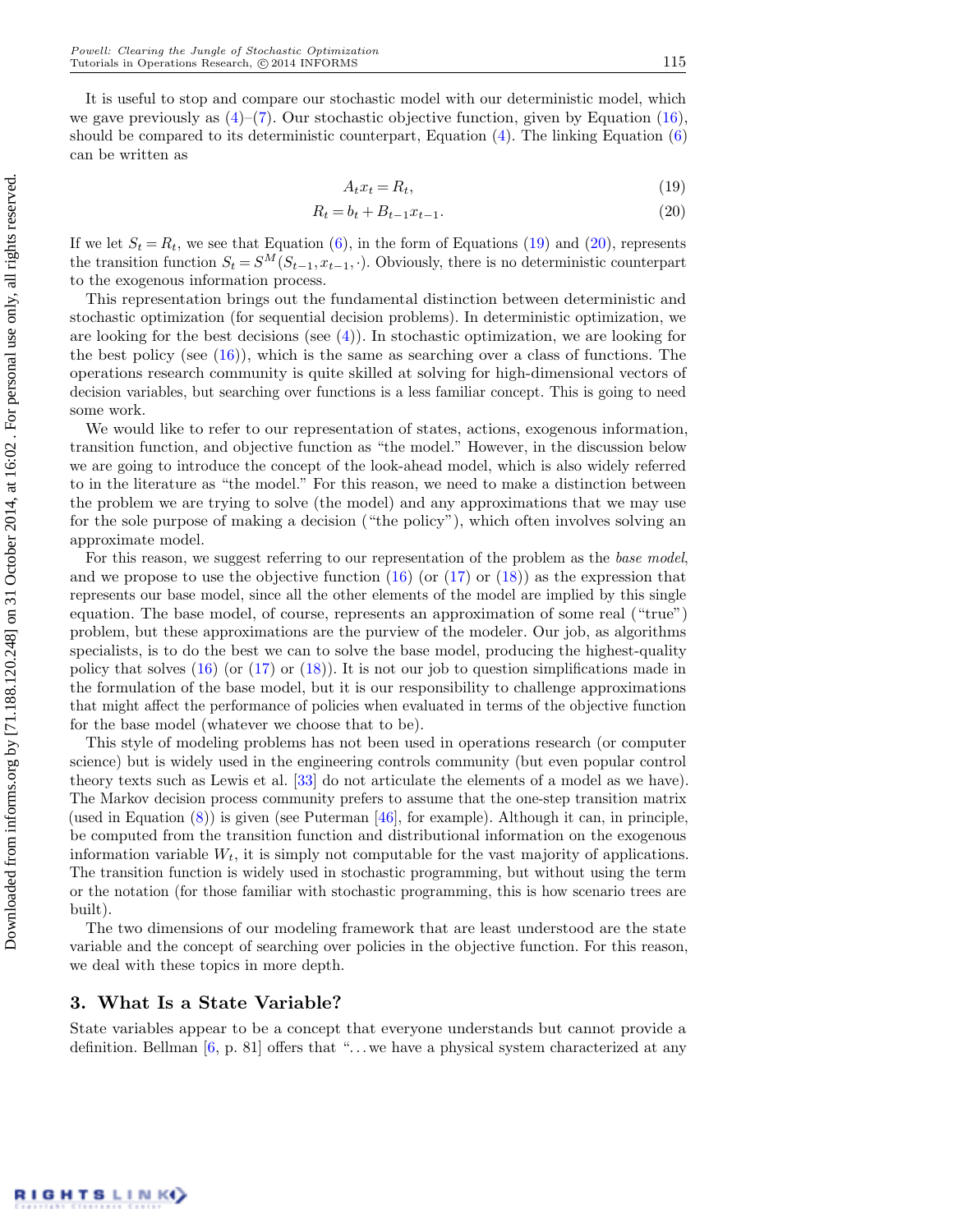<span id="page-8-1"></span>

FIGURE 1. (a) Deterministic network for a traveler moving from node 1 to node 11 with known arc costs. (b) Stochastic network, where arc costs are revealed as the traveler arrives to a node.

stage by a small set of parameters, the state variables." Puterman [\[46\]](#page-28-2) introduces state variables as follows: "At each decision epoch, the system occupies a state." (Italics are in the original manuscripts.) Wikipedia<sup>[1](#page-8-0)</sup> (in 2013) suggests, "A state variable is one of the set of variables that are used to describe the mathematical 'state' of a dynamical system." (Using the word you are trying to define in the definition is a red flag that you do not have a definition.) Other top experts have suggested that the state variable cannot be defined, or they say they have simply given up. I think we can do better.

The graphs in Figure [1](#page-8-1) help to illustrate the definition of a state variable. In panel (a), we show a deterministic graph where a traveler has to get from node 1 to node 11. The traveler is currently at node 6. Let  $N_t$  be the node number of the traveler after t link traversals  $(t = 2$  in the example). There seems to be a consensus that the correct answer is

$$
S_t = N_t = 6.
$$

Note that we exclude from our state variable all data that are not changing (the arc costs are all assumed to be deterministic). Some will insist that the state variable should include the history (that is, nodes 1 and 3), but for this model, this information is not relevant.

Next assume that we have a stochastic graph, where the probability distribution of the cost of traversing each arc is known, as depicted in Figure [1,](#page-8-1) panel (b). However, assume that if the traveler arrives to node i, he is able to see the actual cost  $\hat{c}_{ij}$  for each link  $(i, j)$  out of node i. Again, there seems to be broad agreement that the correct answer is

$$
S_t = (N_t, (\hat{c}_{N_t, .})) = (6, (10.2, 9.7, 11.8)),
$$

where  $(\hat{c}_{N_t,\cdot})$  represents the costs on all the links out of node  $N_t$ . Although our first example illustrates a physical state (the location of our traveler), this second example illustrates that the state also includes the state of information (the costs out of the node).

<span id="page-8-0"></span><sup>&</sup>lt;sup>1</sup> Wikipedia. Accessed July 20, 2014, http://en.wikipedia.org/wiki/State\_Variable.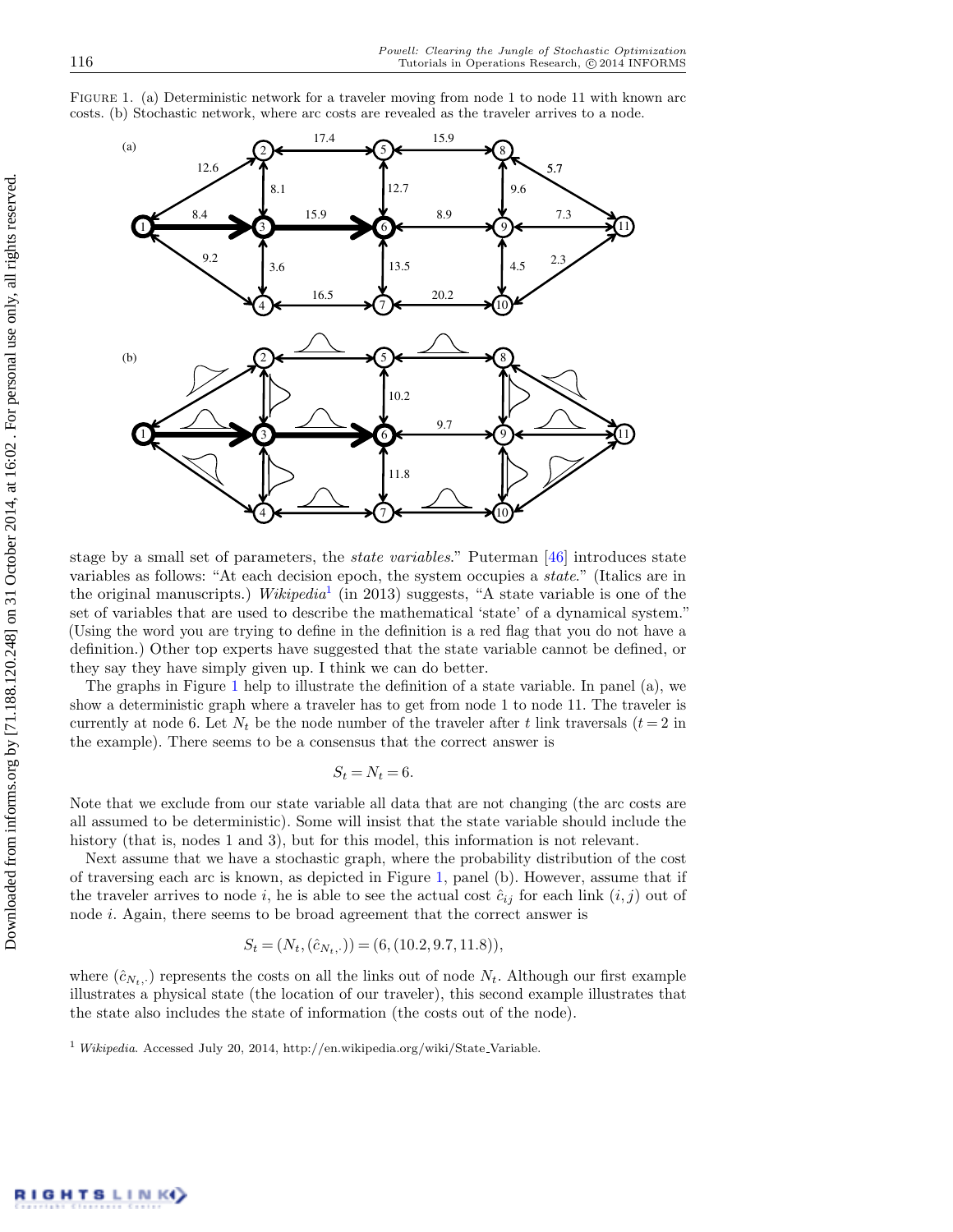For our final example, we introduce the twist that there are left-hand turn penalties for our stochastic network in Figure [1,](#page-8-1) panel (b). Now what is the state variable? In the previous example, we saw that we need to include all the information we need to make a decision. In this example, we need to know the previous node, that is,  $N_{t-1}$ . With this information, we can tell if the link from our current node  $N_t = 6$  to node 5 is a left-hand turn or not. So, our state variable in this setting would be

$$
S_t = (N_t, (\hat{c}_{N_t, \cdot}), N_{t-1}) = (6, (10.2, 9.7, 11.8), 3).
$$

If we need  $N_t$  and  $N_{t-1}$ , what about the other nodes we have visited? For the same reason that we did not include the complete path in our first example, we do not need node  $N_{t-2}$ (and earlier) in this example simply because they are not needed. This situation would change if we introduced a requirement that our path contain no cycles, in which case we would have to retain the entire path as we progress.

There is an astonishing lack of agreement in the definition of a state variable. This question was posed to a workshop of attendees from computer science and operations research. Two themes emerged from the responses. The first (popular with the computer scientists) was that a state variable should be a *sufficient statistic*, a term drawn from the statistics community (which has its own definition for this term). The second was that a state variable should be parsimonious. The concepts of sufficiency and parsimony (said differently, necessary and sufficient) are completely consistent with the state descriptions given above.

I would conclude from all of these discussions that a state variable should include all the information we need, but only the information we need. But to do what? In Powell [\[42\]](#page-28-3), I offer the following definition.

**Definition 3.1.** A *state variable* is the minimally dimensioned function of history that is necessary and sufficient to compute the decision function, the transition function, and the contribution function.

It is useful to divide state variables into three broad classes:

• Physical (or resource state)  $R_t$ . We typically use "resource state" to describe the status of people, equipment, products, money, and energy (how much and where). We might use the term "physical state" to describe the attributes of a physical resource (e.g., the location and velocity of an aircraft, the position of the arms of a robot, the temperature of a chemical).

• Information state  $I_t$ . This includes other information such as information about weather, the costs out of a node, or the elapsed time since the last customer arrived to a queue.

• The knowledge (or belief) state  $K_t$ . This comes in the form of a series of distributions about unobservable parameters. For example, this might be the demand for a product at a particular price or the travel time on a path through an unfamiliar city. The knowledge state arises in communities that use names such as partially observable Markov decision processes, multiarmed bandit problems (Gittins et al. [\[21\]](#page-27-3)), and optimal learning (Powell and Ryzhov [\[43\]](#page-28-7)). We only include these distributions in our state variable if they are changing as we collect more information (hence the reason we excluded them in our network example above).

Mathematically, the information state  $I_t$  should include information about resources  $R_t$ , and the knowledge state  $K_t$  should include everything, as illustrated in Figure [2.](#page-10-0) However, whether a piece of data is classified as part of the physical/resource state or the information state is not relevant. We make the distinction only because it seems to help people think about a problem. For example, many people fall in the trap of equating "state" with "physical state." We find it is useful to make a distinction between data (which we list under physical state or information state) and probability distributions, which we categorize under knowledge state.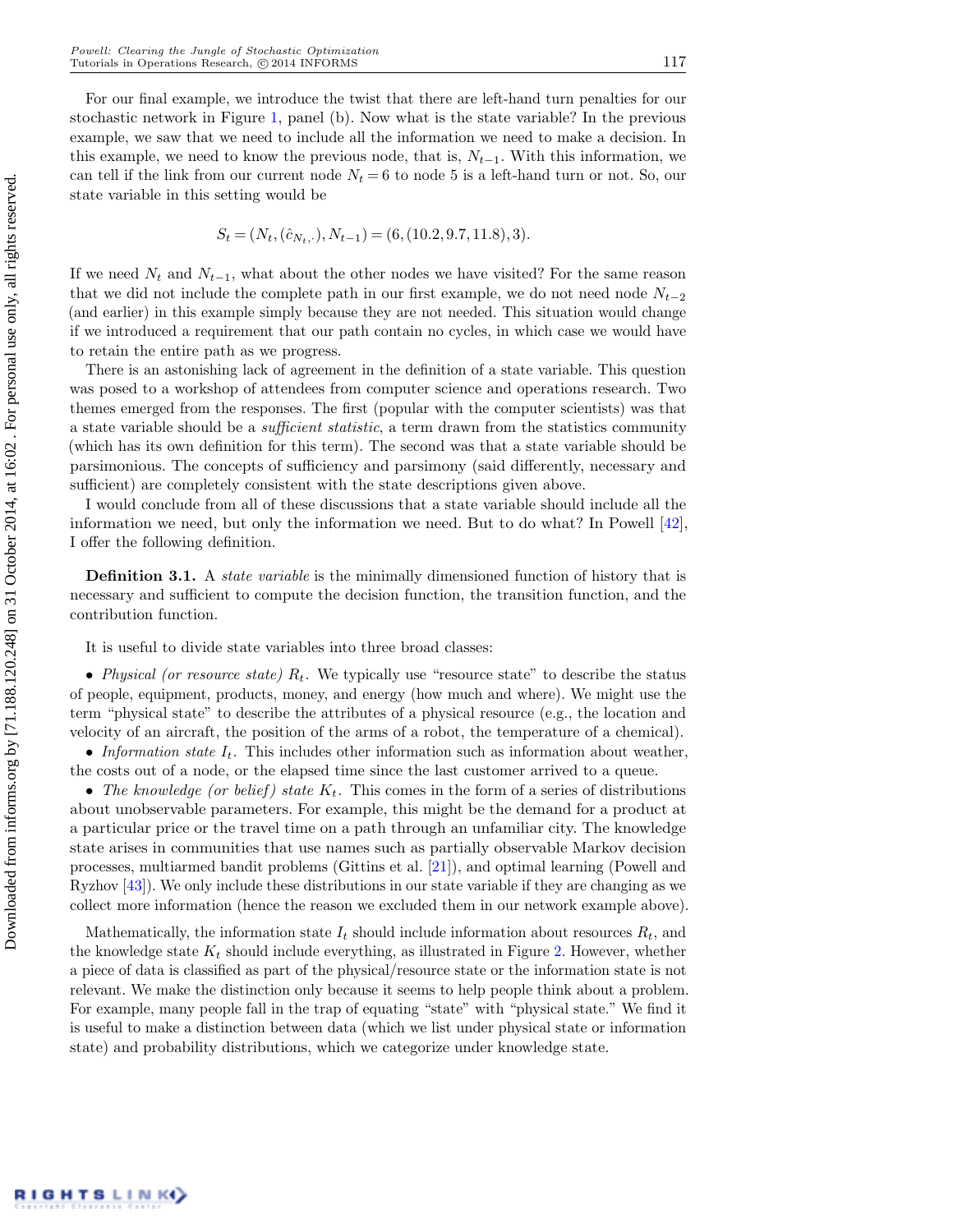Figure 2. Illustration of the growing sets of state variables, where the information state includes physical state variables while the knowledge state includes everything.

<span id="page-10-0"></span>

Another way to envision the state variable is summing up the contributions while following some policy, which we might write as

$$
F_0^{\pi}(S_0) = \mathbb{E}\bigg\{\sum_{t'=0}^T C(S_{t'}, X_{t'}^{\pi}(S_{t'})) \mid S_0\bigg\},\,
$$

which is computed given our initial state  $S_0$ . We assume states are related by  $S_{t+1}$  =  $S^M(S_t, X_t^{\pi}(S_t), W_{t+1}),$  and the sequence  $W_1, W_2, \ldots, W_T$  follows a sample path  $\omega \in \Omega$ . Now assume we want to do the same computation starting at time  $t$ , which we would write as

$$
F_t^{\pi}(S_t) = \mathbb{E}\left\{\sum_{t'=t}^T C(S_{t'}, X_{t'}^{\pi}(S_{t'})) \, \middle| \, S_t\right\}.
$$
 (21)

(Note to probabilists: throughout our presentation, we use the convention that the conditional expectation  $\mathbb{E}\{\cdot | S_t\}$  means the expectation over the probability space  $(\Omega_t, \mathcal{F}_t, \mathcal{P}_t)$ , where  $\Omega_t$ is the set of outcomes constructed given we are in a known state  $S_t$  (which is not random at time t), and where  $\mathcal{F}_t$  is the sigma-algebra on  $\Omega_t$ , and  $\mathcal{P}_t$  is the conditional probability measure given that we are in state  $S_t$ .)

We can, of course, write this as

<span id="page-10-1"></span>
$$
F_t^{\pi}(S_t) = C(S_t, X_t^{\pi}(S_t)) + \mathbb{E}\left\{\sum_{t'=t+1}^T C(S_{t'}, X_{t'}^{\pi}(S_{t'})) \, \middle| \, S_t\right\} \tag{22}
$$

$$
= C(S_t, X_t^{\pi}(S_t)) + \mathbb{E}\{F_{t+1}^{\pi}(S_{t+1}) \,|\, S_t\}.
$$
\n<sup>(23)</sup>

Now it is apparent that  $S_t$  (or in the case of [\(23\)](#page-10-1),  $S_{t+1}$ ) has to carry all the information needed to compute  $F_t(S_t)$  (or  $F_{t+1}(S_{t+1})$ ). We have to include in  $S_t$  all the information needed to compute the policy  $X_t^{\pi}(S_{t'})$ , the contribution function  $C(S_{t'}, X_{t'}^{\pi}(S_{t'}))$ , and the transition function  $S^M(S_{t'}, X_{t'}^{\pi}(S_{t'}), W_{t'+1})$  for all  $t' = t, \ldots, T$ . Not surprisingly, we see no need to include any information in  $S_t$  that is not needed to compute any of these functions.

Although the principles behind this definition seem to have broad support, they carry implications that run against conventional thinking in the operations research community. First, there is no such thing as a non-Markovian system, because any properly modeled state variable includes all the information needed to model the forward trajectory of the system (yes, even  $G/G/1$  queues are Markovian when properly modeled). (Systems with unobservable states are more subtle—our experience is that these can be handled by using probability distributions to represent what we know about an unobservable state.) Second, the oft-repeated statement that "any system can be made Markovian by adding enough variables" needs to be replaced with the response "if your system is not Markovian, you do not have a complete state variable, and if you can add information to make the system Markovian, then you should!"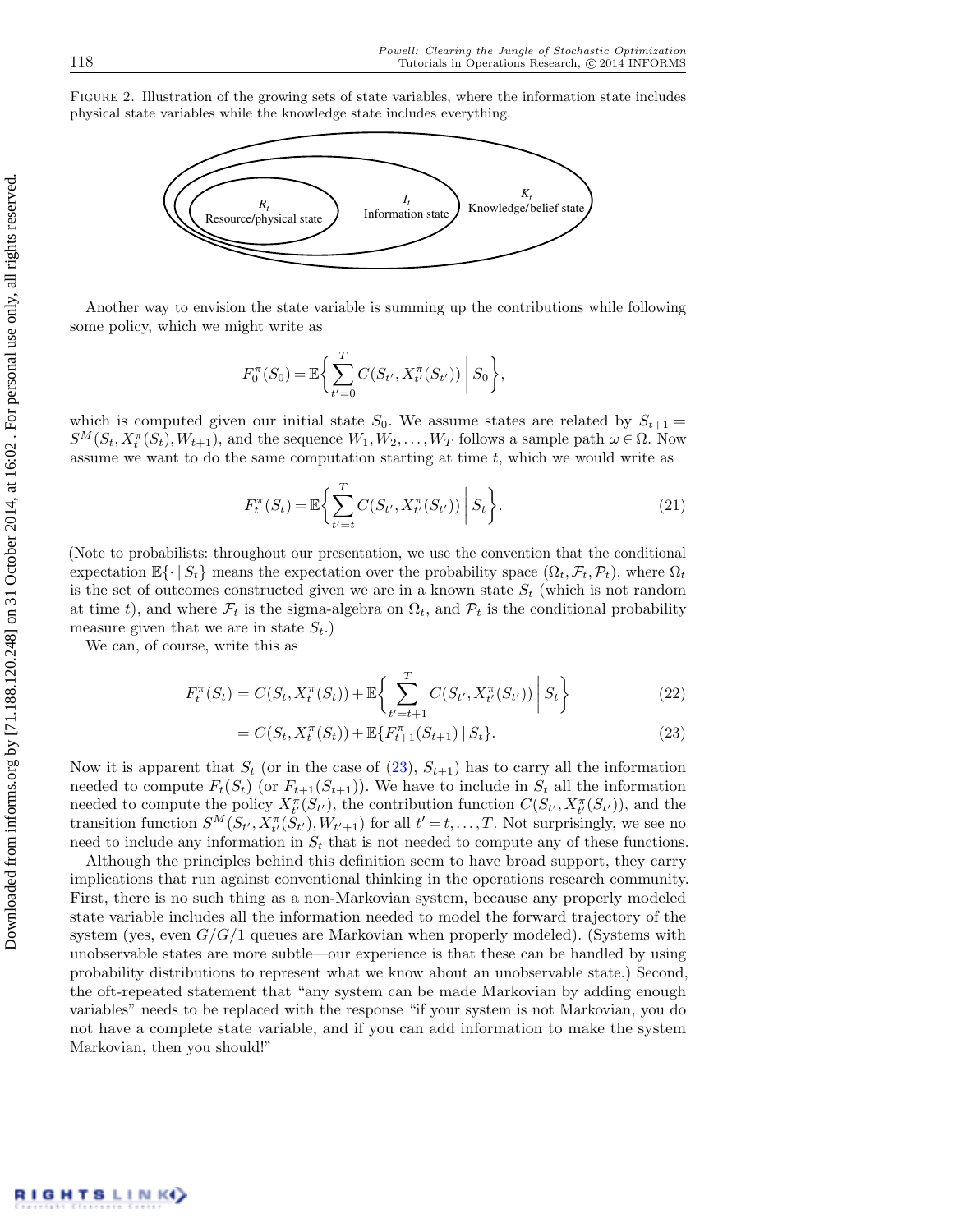Finally, there is a surprisingly widespread tendency to assume that state variables have to be discrete, and if they are multidimensional, the curse of dimensionality kicks in, which means they are not useful. We note that (1) state variables do not have to be discrete, (2) it is not necessary to use lookup representations for functions, and most important (3) it is important to separate the process of modeling a problem from the design of a strategy for identifying an effective policy. Model your problem first with a generic policy  $X_t^{\pi}(S_t)$ , and then go looking for a policy (as we do below).

It is time to teach our students what a state variable is, so that they learn how to properly model dynamic systems.

# 4. Designing Policies

Far more difficult than understanding a state variable is understanding what in the world we mean by "searching for a policy." This is the type of statement that is easy to say mathematically but seems on the surface to have no basis in practical computation. Perhaps this was the reaction to Kantorovich's statement of a linear program, and the reason why linear programming became so exciting after Dantzig introduced the simplex algorithm. Dantzig made Kantorovich's linear program meaningful.

First, we need a definition of a policy.

**Definition 4.1.** A *policy* is a mapping from a state to a feasible action. Any mapping.

Mathematically, we can think of an arbitrarily complex array of functions, but no one knows how to calculate these functions. Imagine, for example, that our action is a vector  $x$ that might include thousands of continuous and integer variables that have to satisfy a large set of linear constraints. How are we going to find a function that accomplishes this? This section is devoted to this question.

#### 4.1. The Four Classes of Policies

I would argue that rather than devise some dramatic breakthrough in functional approximations, all we have to do is to look at the wide array of tools that have already been used in different applications. In my own tour through the jungle of stochastic optimization, I have found four fundamental classes of policies, which I call PFAs, CFAs, VFAs, and look-ahead policies.

• Policy function approximations (PFAs). A policy function approximation represents some analytic function that does not involve solving an optimization problem. A PFA might be a lookup table ("turn left at a particular intersection" or "move the knight when the chessboard is in a particular state"), a rule ("sell if the price goes above  $\theta$ "), or a parametric model such as

$$
X^{\pi}(S_t | \theta) = \theta_0 + \theta_1 S_t + \theta_2 S_t^2. \tag{24}
$$

Another example of a PFA is an  $(s, S)$  inventory model: order product when the inventory is below s to bring it up to S. The engineering controls community often uses neural networks to represent a policy. Many simulation models contain imbedded decisions (e.g., how to route a job in a job shop) that are governed by simple rules (we would call these policy function approximations).

• Optimizing a cost function approximation  $(CFA)$ . There are problems where a simple myopic policy can produce good (in rare cases optimal) results. A myopic policy would be written

$$
X_t^{\pi}(S_t | \theta) = \underset{x \in \mathcal{X}_t}{\arg \min} C(S_t, x).
$$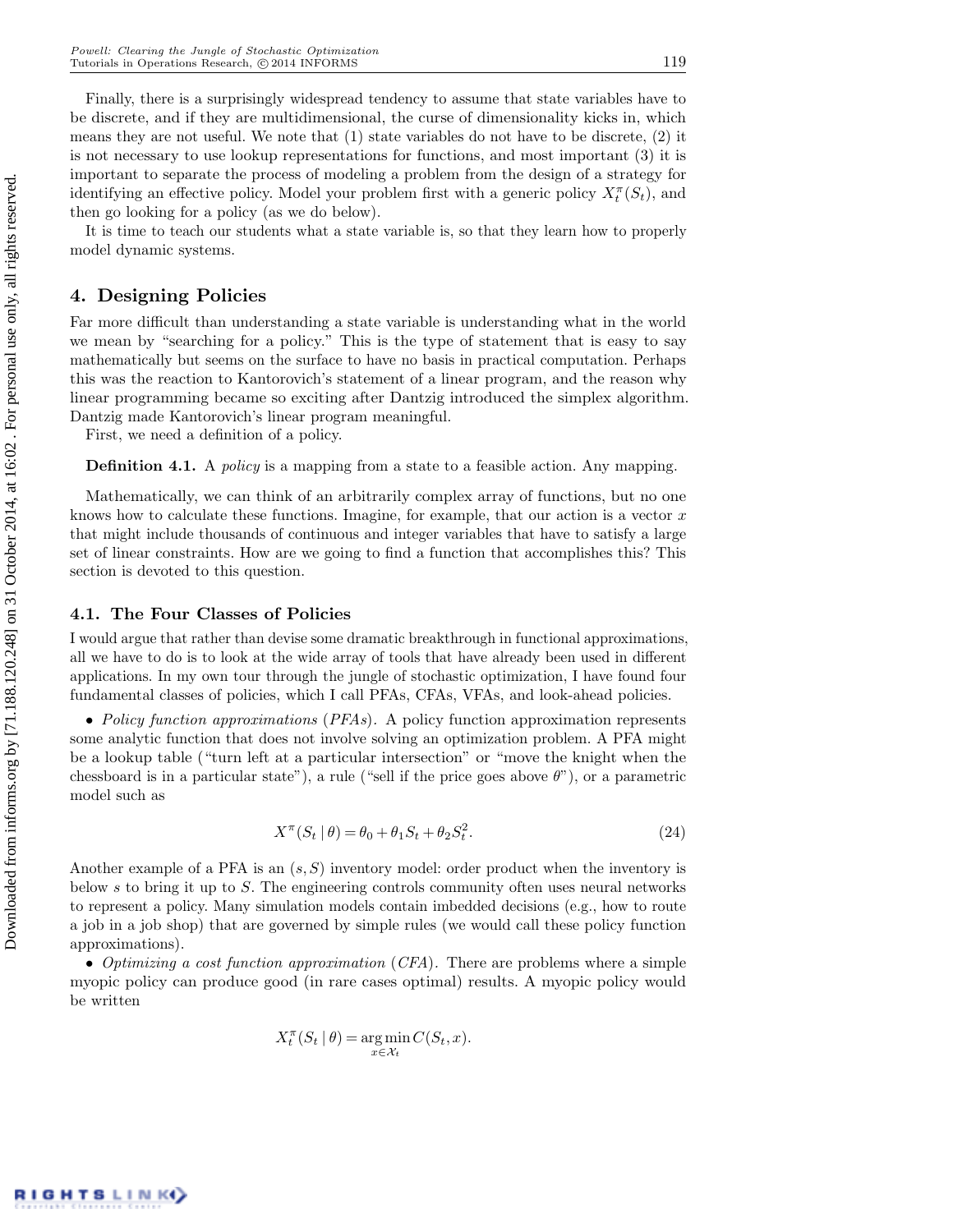Not surprisingly, this would rarely work well in practice. However, there are problems where a slightly modified cost function might work quite well. One class of approximations looks like

<span id="page-12-0"></span>
$$
X_t^{\pi}(S_t | \theta) = \underset{x \in \mathcal{X}_t}{\arg \min} \bigg( C(S_t, x) + \sum_{f \in \mathcal{F}} \theta_f \phi_f(S_t, x) \bigg). \tag{25}
$$

Here,  $(\phi_f(S_t, x))_{f \in \mathcal{F}}$  is a set of basis functions (as they are known in the approximate dynamic programming community) that might be of the form  $S_t x$ ,  $S_t x^2$ ,  $x$ ,  $x^2$ , which serves as a type of correction term. However, there are other problems where we make direct changes to the cost function itself, or perhaps the constraints (e.g., imposing a minimum inventory level). We can represent this class of policies more broadly by writing

$$
X_t^{\pi}(S_t | \theta) = \underset{x \in \mathcal{X}_t}{\arg \min} \bar{C}^{\pi}(S_t, x | \theta), \tag{26}
$$

where  $\bar{C}^{\pi}_t(S_t, x | \theta)$  is some sort of parametric approximation. Here, we would let  $\pi$  carry the information about the structure of the approximation (such as the basis functions in Equation [\(25\)](#page-12-0)), and we let  $\theta$  capture all tunable parameters.

We have written the CFA in terms of costs over a single time period, but as we point out below, it is very common to use hybrids, and we may combine the concept of a CFA with a look-ahead policy.

• Policies that depend on a value function approximation  $(VFA)$ . These are the policies most often associated with dynamic programming and are written as

<span id="page-12-1"></span>
$$
X_t^{\pi}(S_t | \theta) = \underset{x \in \mathcal{X}_t}{\arg \min} \left( C(S_t, x) + \mathbb{E} \{ \bar{V}_{t+1}(S_{t+1} | \theta) | S_t \} \right), \tag{27}
$$

where  $S_{t+1} = S^M(S_t, x_t, W_{t+1})$ . Since expectations can be notoriously hard to compute (imagine if our random variable  $W_t$  has, say, 100 dimensions), we can use the device of the post-decision state variable (the state immediately after a decision has been made but before any new information has arrived). Let  $S_t^x$  be the post-decision state, which means it is a deterministic function of  $x_t$ . This allows us to write

<span id="page-12-2"></span>
$$
X_t^{\pi}(S_t | \theta) = \underset{x \in \mathcal{X}_t}{\arg \min} \left( C(S_t, x) + \bar{V}_t(S_t^x | \theta) \right). \tag{28}
$$

In both [\(27\)](#page-12-1) and [\(28\)](#page-12-2), we have to create an approximation of the value function. Again, we assume that the index  $\pi$  captures the structure of the function, as well as any tunable parameters represented by  $\theta$ . For example, a popular approximation is linear regression. Assume that someone has devised a series of explanatory variables ("basis functions")  $\phi_f(S_t^x)$ for  $f \in \mathcal{F}$ . Then we can write

<span id="page-12-3"></span>
$$
X_t^{\pi}(S_t | \theta) = \underset{x \in \mathcal{X}_t}{\arg \min} \bigg( C(S_t, x) + \sum_{f \in \mathcal{F}} \theta_f \phi_f(S_t^x) \bigg). \tag{29}
$$

Here, the index  $\pi$  carries the information that we are using a linear architecture for the value function, the set of basis functions, as well as the coefficients  $\theta$  used in the linear model. We note that although [\(25\)](#page-12-0) and [\(29\)](#page-12-3) look similar, the mechanisms for fitting the regression coefficients are completely different, and it is unlikely that we would use the same basis functions. In [\(29\)](#page-12-3), we are trying to approximate the future contributions given that we are in state  $S_t$ ; in [\(25\)](#page-12-0), we are just computing an adjustment term, which is unlikely to bear any relationship to future contributions (note that in [\(25\)](#page-12-0), we would not include any basis functions that are not a function of  $x$ ).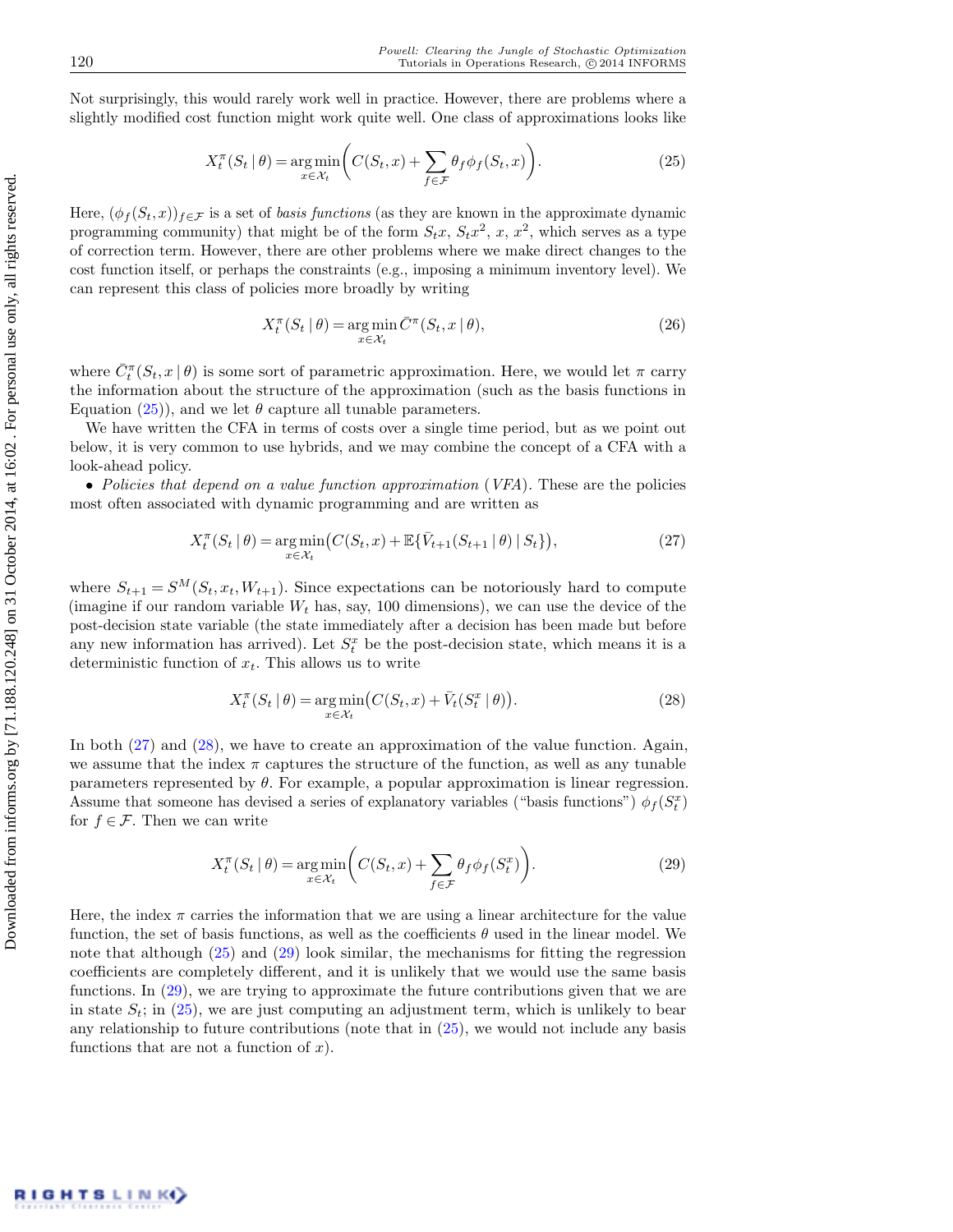• Look-ahead policies. The simplest look-ahead policy involves optimizing over a horizon H deterministically. Let  $\tilde{x}_{tt'}$  represent the decision variables (this might be a vector) for time  $t'$ in the look-ahead model that has been triggered at time  $t$ . Variables with tildes represent the look-ahead model, so we do not confuse them with the base model. A deterministic look-ahead policy might be written

$$
X_t^{\pi}(S_t | \theta) = \underset{\tilde{x}_{tt},..., \tilde{x}_{t,t+H}}{\arg \min} \sum_{t'=t}^{t+H} C(\tilde{S}_{tt'}, \tilde{x}_{tt'}). \tag{30}
$$

Normally, we optimize over the horizon  $(t, \ldots, t + H)$  but only implement the first decision, so  $X_t^{\pi}(S_t | \theta) = \tilde{x}_{tt}$ . All variables in the look-ahead model are indexed by  $(tt')$ , where t represents when the decision is being made (and therefore its information content), and  $t'$  is when the decision impacts the physical system. The look-ahead variables (with tildes) may capture various approximations; for example, our base model may step forward in five-minute increments, whereas the look-ahead model may uses hourly increments so it is easier to solve. Here, the parameter  $\theta$  captures all the parameters that determine the formulation of the look-ahead model (including choices such as the planning horizon).

We might also use a stochastic look-ahead model

<span id="page-13-0"></span>
$$
\min_{\tilde{x}_{tt},(\tilde{x}_{tt'}(\tilde{\omega}),t(31)
$$

In this case,  $\theta$  captures parameters such as the number of information stages and the number of samples per stage (this community refers to the elements of  $\tilde{\Omega}_t$  as scenarios). An "information stage" consists of revealing information, followed by making decisions that use this information. We need to construct a look-ahead stochastic process, captured by the set  $\tilde{\Omega}_t$ , to differentiate stochastic *scenarios* in the look-ahead model from the sample path  $\omega \in \Omega$  that we might be following in the base model (we suggest using "sample path" to describe the evolution of information in the base model, and "scenario" to represent the evolution of information in the look-ahead model). The choice of the number of stages and the construction of the set  $\tilde{\Omega}_t$  represent important decisions in the design of the look-ahead model, which we parameterize by  $\theta$ .

We note that a stochastic look-ahead model is the strategy favored by the stochastic programming community. Equation [\(31\)](#page-13-0) can be described as a direct solution of the look-ahead model, which is to say that we explicitly optimize over all decisions, for each scenario  $\tilde{\omega} \in \tilde{\Omega}_t$ , all at the same time. It is also possible to solve the look-ahead model using value functions, producing a policy that looks like

<span id="page-13-1"></span>
$$
X_t^{\pi}(S_t | \theta) = \underset{x_{tt} \in \mathcal{X}_t}{\arg \min} (C(S_{tt}, x_{tt}) + \mathbb{E}\{\tilde{V}_{t, t+1}(\tilde{S}_{t, t+1}) | S_t\}), \tag{32}
$$

where  $\tilde{V}_{t,t+1}(\tilde{S}_{t,t+1})$  might be an exact (or nearly exact) estimate of the value of being in state  $\tilde{S}_{t,t+1}$  of the (approximate) look-ahead model. We emphasize that look-ahead models are almost always approximations of the true model; we might use aggregation, discretization, and/or Monte Carlo sampling along with a limited horizon to reduce the true model to something tractable. For sequential convex optimization problems, it is possible to use Benders' cuts, a strategy that has become known as stochastic dual decomposition programming (SDDP) (see Pereira and Pinto [\[39\]](#page-28-8) and Shapiro et al. [\[58\]](#page-29-2)).

We need to acknowledge that there are some problems where optimal policies can be found:  $(s, S)$  policies are optimal for a special class of inventory problem; myopic policies are optimal for portfolio problems without transaction costs; exact value functions can be found for problems with small, discrete action spaces; and there are some problems where a look-ahead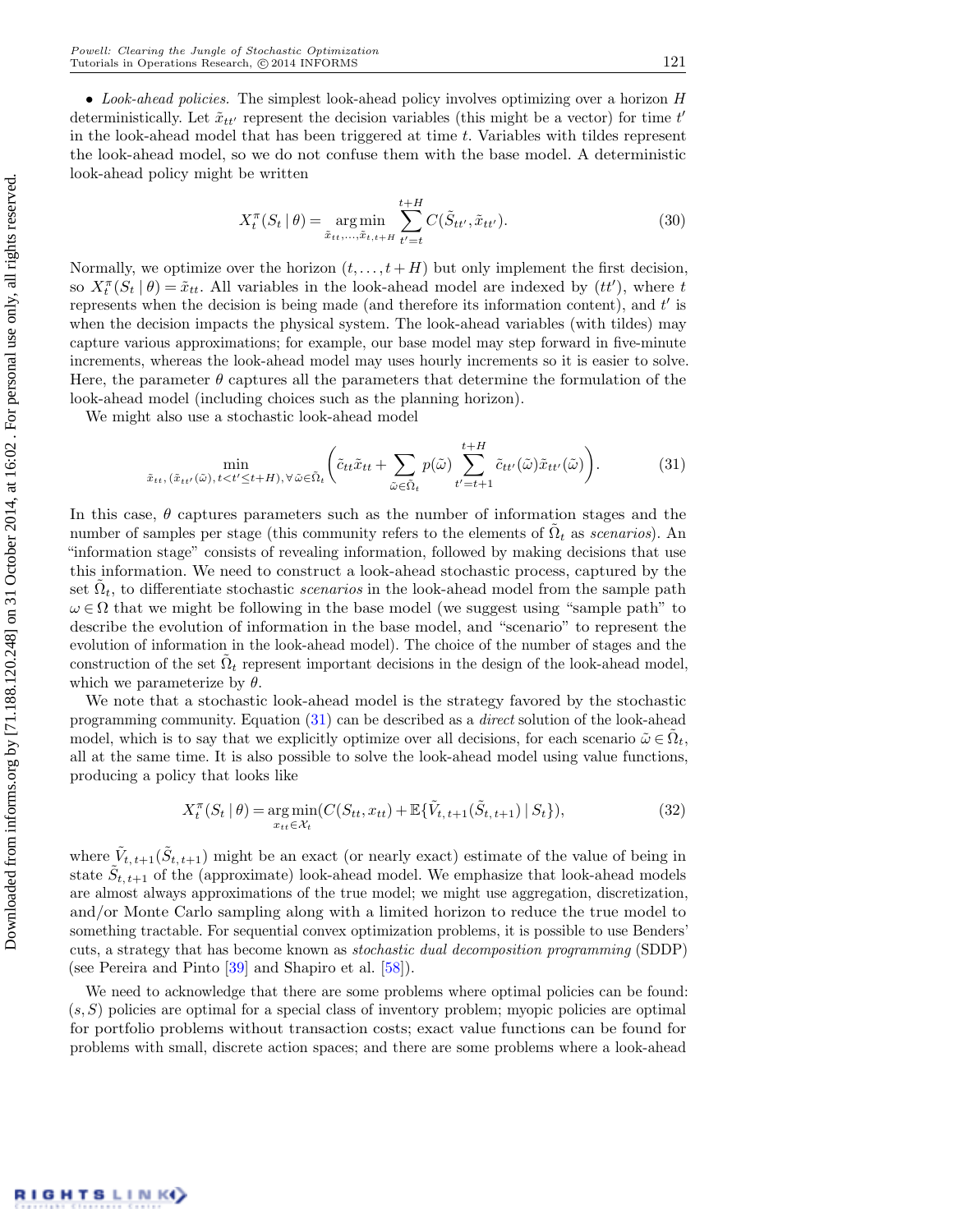Figure 3. Approximating convex functions using piecewise linear, separable approximations (a) and multidimensional Benders' cuts (b).

<span id="page-14-0"></span>

policy is optimal. However, we use the term "function approximation" for three of the four classes of policies because we feel that the vast majority of real applications will not produce an optimal policy.

In addition to these four fundamental classes of policies, we can also create hybrids by mixing and matching. For example, we might use a look-ahead policy with a value function at the end of the look-ahead horizon. Another powerful strategy is to combine a low-dimensional policy function approximation (say, "maintain 10 units of type A blood in inventory") as a goal in a larger, higher-dimensional optimization problem (see Defourny et al. [\[17\]](#page-27-4)). Cost function approximations, which include any modification of costs or constraints to achieve a more robust policy, are often combined with a look-ahead policy so that uncertainty in forecasts can be accommodated. For example, we might solve a deterministic approximation of a multiperiod inventory problem but impose lower bounds on inventories to handle uncertainty. These lower bounds represent the tunable parameters of the CFA.

#### 4.2. Approximating Functions

Three of our four policies require some sort of functional approximation: policy function approximations, cost function approximations, and value function approximations. There is a wide range of methods for approximating functions, although the most popular can be divided into three classes: lookup tables, parametric, and nonparametric (see Hastie et al. [\[22\]](#page-27-5) for a thorough review of statistical learning methods). For example, in the field of Markov decision processes, the use of policies based on value functions represented by lookup tables is not an approximation under ideal circumstances. However, since lookup table representations do not scale, most applications require some sort of parametric model (not necessarily linear). Indeed, the habit of equating "Markov decision processes" with lookup table representations of value functions is the reason why so many have dismissed "dynamic programming" because of the curse of dimensionality. However, there is absolutely no need to insist on using lookup tables, and this has made it possible for approximate dynamic programming to produce practical solutions to some truly large-scale applications (e.g., Bouzaiene-Ayari et al.  $[13]$  and Sim $\tilde{a}$ o et al. [\[59\]](#page-29-1)).

An important class of problems in operations research involves convex optimization models, which frequently arise in the context of resource allocation. Figure [3](#page-14-0) illustrates two (nonparametric) methods for approximating convex functions: piecewise linear, separable approximations (a) (see Powell  $[42,$  Chap. 13]), and multidimensional Benders' cuts (b) (see Birge and Louveaux [\[11\]](#page-26-4) and Shapiro et al. [\[57\]](#page-28-5)). An extensive literature on exploiting these approximation methods for resource allocation problems is beyond the scope of our discussion.

#### 4.3. Evaluating a Policy

It would be nice if we could simply compute the objective function in Equation [\(16\)](#page-6-0), but situations where we can compute the expectation exactly are quite rare. For this reason, we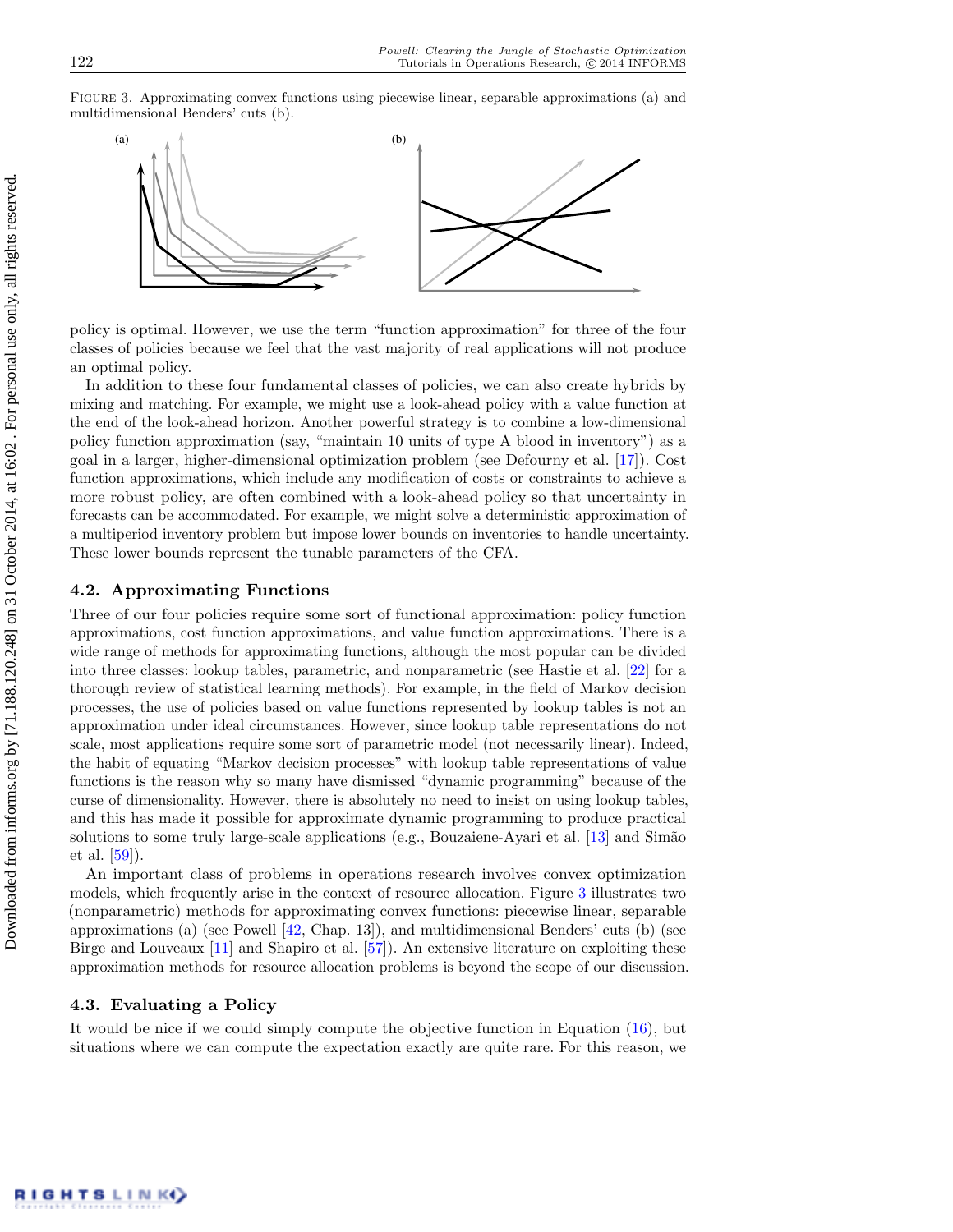generally depend on using Monte Carlo simulation to get a statistical estimate of the value of a policy (see Shapiro [\[56\]](#page-28-9) for a nice introduction to Monte Carlo sampling methods in the context of stochastic optimization). Let  $\omega$  represent a sample realization of the sequence  $(W_1, W_2, \ldots, W_T)$ . A single simulation of a policy would be written

$$
F^{\pi}(\omega) = \sum_{t=0}^{T} C(S_t(\omega), X_t^{\pi}(S_t(\omega))).
$$

If T is large enough, we might feel that this is a reasonable estimate of the value of a policy  $\pi$ , but more often we are going to compute an average using

$$
\bar{F}^{\pi} = \frac{1}{N} \sum_{n=0}^{N} F^{\pi}(\omega^n). \tag{33}
$$

If we are simulating a policy  $X^{\pi}(S_t)$  based on value function approximations, we might write our VFA as

$$
\bar{V}_t^{\pi}(S_t | \theta) = \sum_{f \in \mathcal{F}} \theta_f \phi_f^{\pi}(S_t).
$$

There are different strategies for estimating the regression coefficients  $\theta$ . If we are using adaptive learning (common in approximate dynamic programming), the policy at iteration  $n$ would be given by

$$
X_t^{\pi}(S_t | \theta^{n-1}) = \underset{x_t}{\arg\min} \bigg( C(S_t, x_t) + \sum_{f \in \mathcal{F}} \theta_f^{n-1} \phi_f(S_t) \bigg).
$$

Note that during iteration n, we might use estimates  $\theta^{n-1}$  obtained from iterations  $n-1$  and earlier.

Considerable attention has been devoted to the problem of choosing samples carefully. Römisch and Heitsch  $[24]$  describes methods for generating scenario trees focusing on the construction of look-ahead models. Bayraksan and Morton [\[4,](#page-26-5) [5\]](#page-26-6) provide a nice discussion of assessing solution quality using Monte Carlo methods for stochastic optimization.

#### 4.4. Searching for the Best Policy

We can now put meaning to the statement "search over policies" (or "find the best function") implied by the objective function in Equation [\(16\)](#page-6-0). The label  $\pi$  on our policy  $X_t^{\pi}(S_t)$  carries two types of information:

- Categorical information, which describes the type of policy (PFA, CFA, VFA, and look ahead), and would also have to specify the specific structure of a function approximation: lookup table, parametric, or nonparametric (for example). If parametric (which is the most common), the categorical information would have to describe the particular structure (e.g., the set of basis functions in a linear approximation).
- Tunable parameters, which we refer to as  $\theta$ , might be the regression parameters of a linear model, the planning horizon in a look-ahead policy, and the number of samples in a scenario tree.

Let  $p \in \mathcal{P}$  represent a class of policies, and let  $\theta \in \Theta^p$  be the set of values that  $\theta$  can take when using policy p. So,  $\pi^p = (p, \theta)$  for  $p \in \mathcal{P}$  and  $\theta \in \Theta^p$ . For a particular class of policies  $p \in \mathcal{P}$ , we have to solve a stochastic search problem to find the best  $\theta \in \Theta^p$ , which we write as

<span id="page-15-0"></span>
$$
\min_{\theta \in \Theta^p} \bar{F}^{\pi^p}(\theta) = \frac{1}{N} \sum_{t=0}^T C(S_t(\omega^n), X_t^{\pi^p}(S_t(\omega^n) \mid \theta)).
$$
\n(34)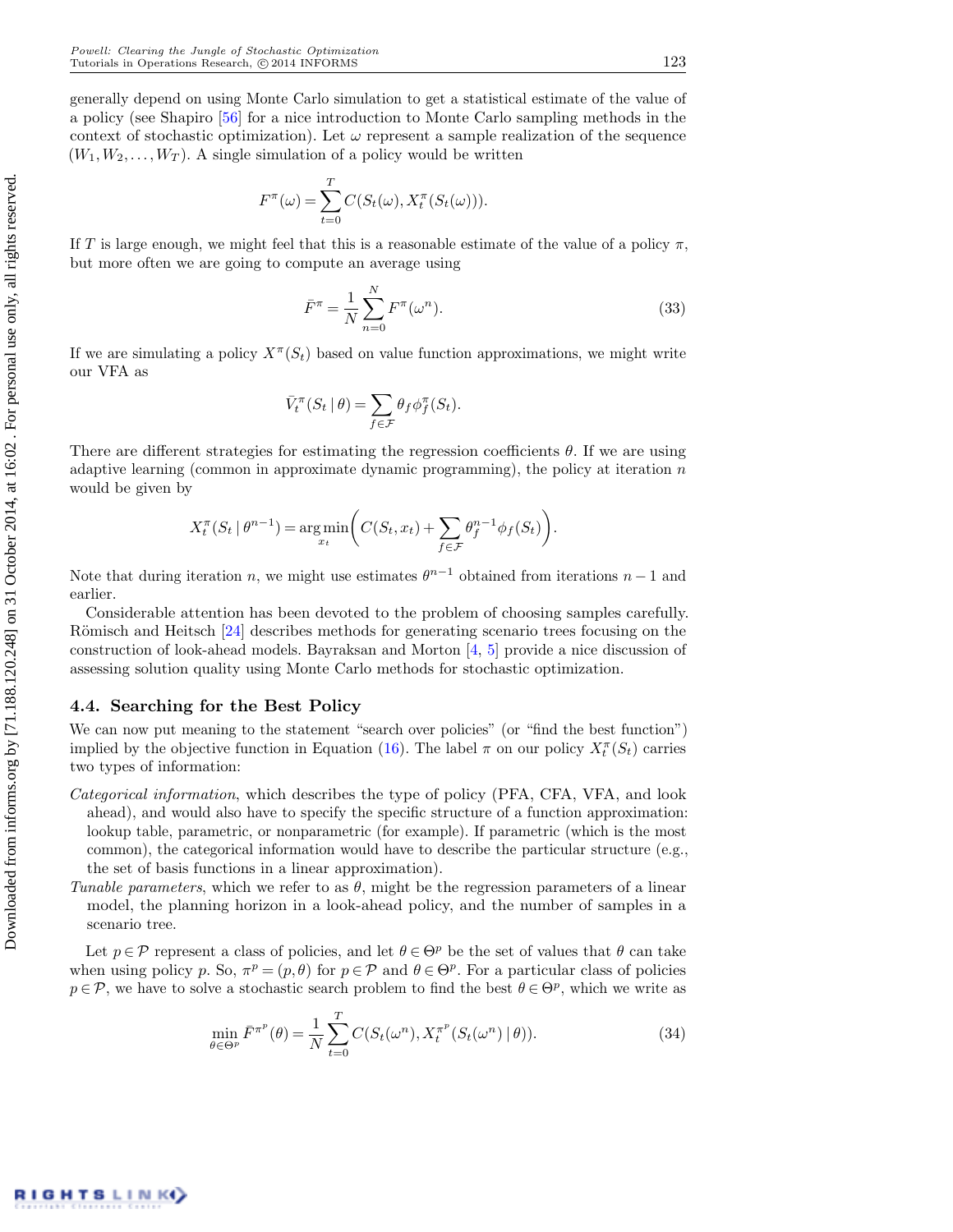This problem has to be solved for each of a (hopefully small) class of policies  $P$  chosen by the designer.

The literature for solving stochastic search problems is quite deep, spanning stochastic search (e.g., Chang et al. [\[15\]](#page-27-7), Spall [\[60\]](#page-29-3)), stochastic programming (Birge and Louveaux [\[11\]](#page-26-4), Shapiro et al. [\[57\]](#page-28-5)), ranking and selection (Barr and Rizvi [\[3\]](#page-26-7), Boesel et al. [\[12\]](#page-26-8)), sample average approximation (Kleywegt et al.  $[31]$ ), simulation optimization (Andradóttir and Prudius [\[1\]](#page-26-9), Chick and Gans [\[16\]](#page-27-9), Chick et al. [\[23\]](#page-27-10), Fu et al. [\[20\]](#page-27-11), Hong and Nelson [\[27\]](#page-27-12), Swisher et al. [\[62\]](#page-29-4)), and optimal learning (see the review of many techniques in Powell and Ryzhov [\[43\]](#page-28-7)). Algorithms vary depending on the answers to the following questions (to name a few):

- Is the objective function convex in  $\theta$ ?
- Can we compute derivatives (for continuous, tunable parameters)?

• Are we simulating policies in the computer (off-line), or are we observing policies as they are being used in the field (online)?

- Can the objective function be quickly computed, or is it time consuming and/or expensive?
- Is the dimensionality of  $\theta$  small (three or less) or larger?

#### 5. Look-ahead Policies

By far the most complex policy to model is a look-ahead policy, which solves the original model by building a series of (typically) approximate models known as look-ahead models. A look-ahead model to be solved at time t is typically formulated over a horizon  $t, \ldots, t + H$ , and is used to determine what to do at time t, given by  $x_t$ . Once we implement  $x_t$ , we observe the transition from state  $S_t$  to  $S_{t+1}$  and repeat the process. Look-ahead policies are often referred to as rolling/receding horizon procedures, or model predictive control. It is not unusual for authors to formulate a look-ahead model without actually writing down the base model, which is often referred to as a "simulator."

But not everyone is using a look-ahead model, which means it is not always clear whether the authors are solving the base model or a look-ahead model. Imagine that we are trying to model a business problem over a horizon spanning time periods 0 up to 100. Is the intent to determine what to do at time 0? Or are we modeling a system over a planning horizon to assess the impact of various parameters and business rules? If we have a business simulator, then we will need to make decisions at every time t within our simulation horizon  $t = 0, \ldots, T$ , which we typically need to repeat for different sample outcomes. In a look-ahead model, we also need to make decisions over our planning horizon  $t' = t, \ldots, t + H$ , but the decisions we make at time periods  $t' > t$  are purely for the purpose of making a better decision at time t.

#### 5.1. An Optimal Policy Using the Base Model

We begin our discussion by noting that we can characterize an optimal policy using the function

<span id="page-16-0"></span>
$$
X_t^*(S_t) = \underset{x_t}{\arg\min} \left( C(S_t, x_t) + \underset{\pi \in \Pi}{\min} \mathbb{E} \left\{ \sum_{t'=t+1}^T C(S_{t'}, X_{t'}^\pi(S_{t'})) \, \middle| \, S_t \right\} \right),\tag{35}
$$

where  $S_{t+1} = S^M(S_t, x_t, W_{t+1})$ . What we are doing is finding the best action now given the impact of that action on the rest of the horizon using the base model. Note that we did not say that we could compute this policy, but it is a starting point.

The imbedded optimization over policies can look mysterious, so many use an equivalent formulation, which is written

<span id="page-16-1"></span>
$$
X_t^*(S_t) = \underset{x_t}{\operatorname{arg\,min}} \left( C(S_t, x_t) + \underset{(x_{t'}(\omega), t < t' \le T), \forall \omega \in \Omega_t}{\operatorname{min}} \mathbb{E} \left\{ \sum_{t'=t+1}^T C(S_{t'}, x_{t'}(\omega)) \, \middle| \, S_t \right\} \right). \tag{36}
$$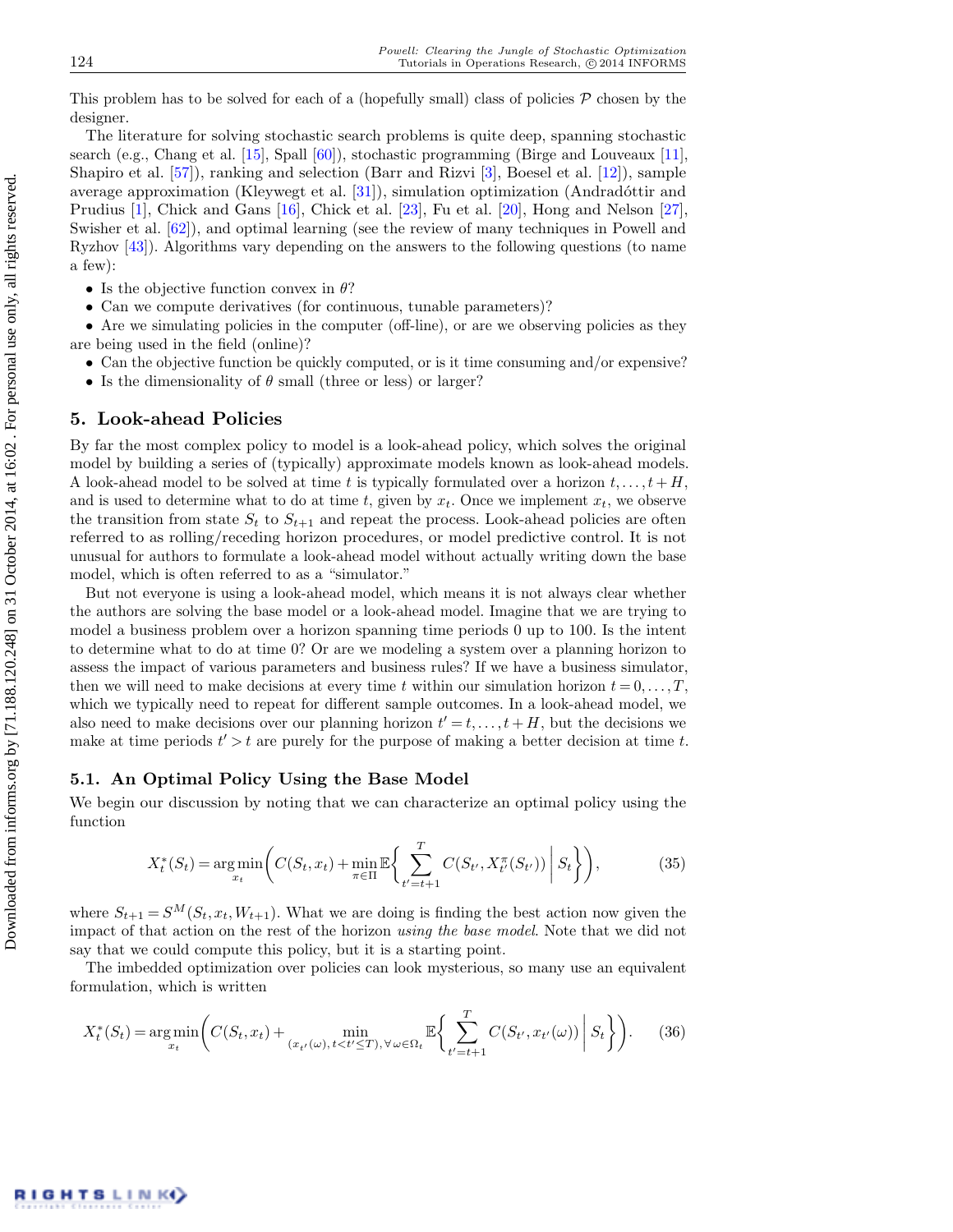Instead of writing a policy  $X_t^{\pi}(S_{t'})$ , we are writing  $x_{t'}(\omega)$ , which means that the decision at time  $t'$  depends on the sample path that we are following. The problem is that when we specify  $\omega$ , it means we are identifying the *entire* sample path, from  $t = 0$  up to  $t = T$ , which is like being able to know the future.

To make this valid, we have to impose a condition that means that  $x_{t'}(\omega)$  cannot "see" into the future (a condition that is satisfied when we use our policy  $X_t^{\pi}(S_{t'})$ ). One way to do this is to write  $x_{t'}(h_{t'})$ , expressing the dependence of  $x_{t'}$  on the history of the information process (see Equation [\(15\)](#page-5-0)). The problem is that since  $h_{t'}$  is typically continuous (and multidimensional),  $x_{t'}(h_{t'})$  is effectively a continuous function that is the decision we would make if our history is  $h_{t'}$  (in other words, a policy); it is pretty to write, but hard to compute.

Both [\(35\)](#page-16-0) and [\(36\)](#page-16-1) are look-ahead policies that use the base model. Both require computing not only the decision that determines what we do now (at time  $t$ ) but also policies for every time period in the future. This is equivalent to computing decisions for *every state* and for every time period in the future. The problem, of course, is that we usually cannot compute any of these policies, leading us to consider approximate look-ahead models.

#### 5.2. Building an Approximate Look-ahead Model

To overcome the complexity of solving the exact model, we create what is called a look-ahead model, which is an approximation of the base model, which is easier to solve. To distinguish our look-ahead model from the base model, we are going to put tildes on all the variables. In addition, we use two time indices. Thus, the decision  $\tilde{x}_{tt'}$  is a decision determined while solving the look-ahead model at time  $t$ , with a decision that will be implemented at time  $t'$ within the look-ahead model.

There are several strategies that are typically used to simplify look-ahead models:

- Limiting the horizon. We may reduce the horizon from  $(t, T)$  to  $(t, t + H)$ , where H is a suitable short horizon that is chosen to capture important behaviors. For example, we might want to model water reservoir management over a 10-year period, but a look-ahead policy that extends one year might be enough to produce high-quality decisions. We can then simulate our policy to produce forecasts of flows over all 10 years.
- Stage aggregation. A stage represents the process of revealing information followed by the need to make a decision. A common approximation is a two-stage formulation (see Figure [4,](#page-18-0) panel (a)), where we make a decision  $x_t$ , then observe all future events (until  $t + H$ ), and then make all remaining decisions. A more accurate formulation is a multistage model, depicted in Figure [4,](#page-18-0) panel (b), but these can be computationally very expensive.
- Outcome aggregation or sampling. Instead of using the full set of outcomes  $\Omega$  (which is often infinite), we can use Monte Carlo sampling to choose a small set of possible outcomes that start at time t (assuming we are in state  $S_t^n$  during the nth simulation through the horizon) through the end of our horizon  $t + H$ . We refer to this as  $\tilde{\Omega}_t^n$  to capture that it is constructed for the decision problem at time t while in state  $S_t^n$ . The simplest model in this class is a deterministic look ahead, which uses a single point estimate.
- Discretization. Time, states, and decisions may all be discretized in a way that makes the resulting model computationally tractable. In some cases, this may result in a Markov decision process that may be solved exactly using backward dynamic programming (see Puterman [\[46\]](#page-28-2)). Because the discretization generally depends on the current state  $S_t$ , this model will have to be solved all over again after we make the transition from t to  $t + 1$ .
- Dimensionality reduction. We may ignore some variables in our look-ahead model as a form of simplification. For example, a forecast of weather or future prices can add a number of dimensions to the state variable. Whereas we have to track these in the base model (including the evolution of these forecasts), we can hold them fixed in the look-ahead model and then ignore them in the state variable (these become *latent variables*).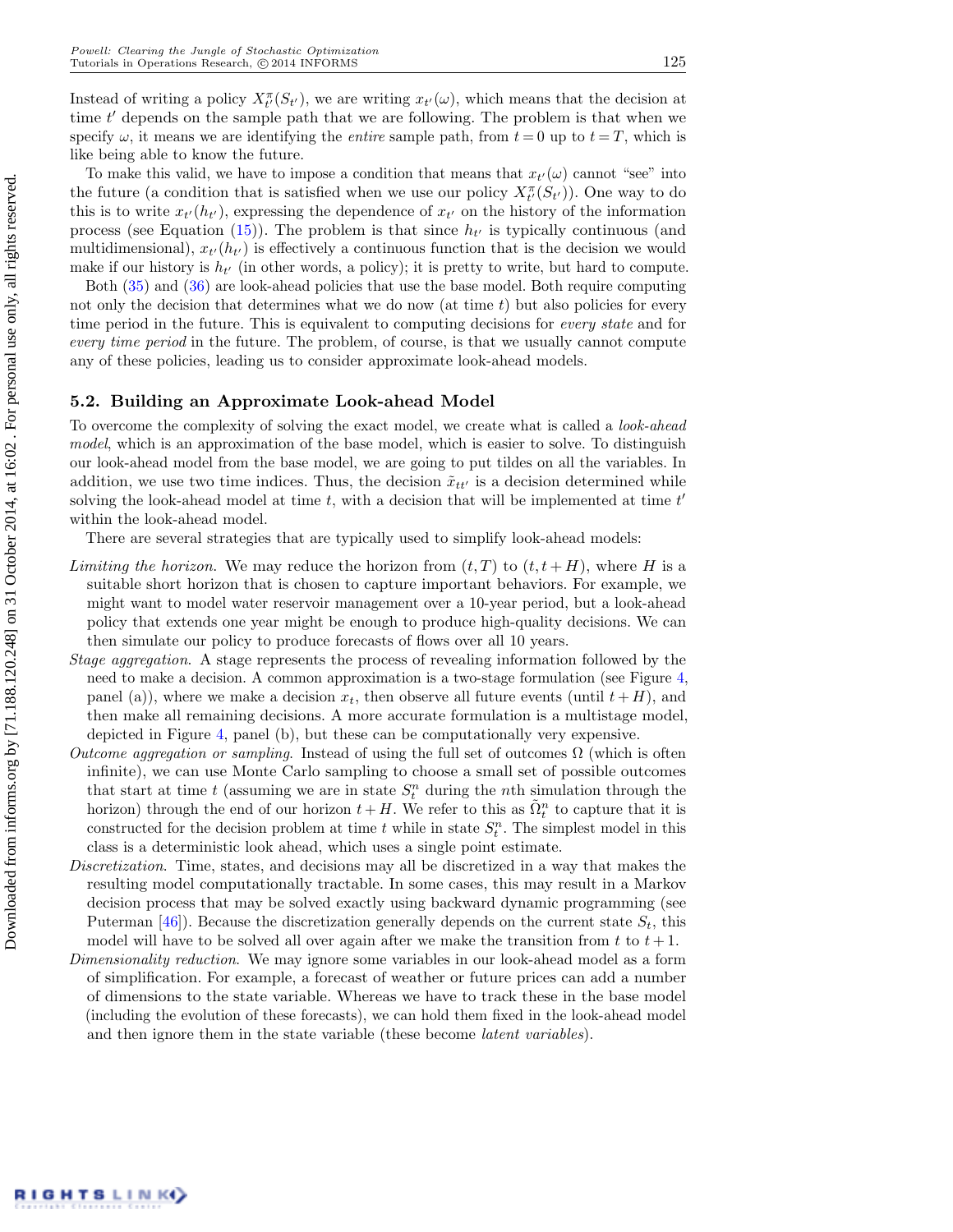<span id="page-18-0"></span>Figure 4. Illustration of (a) a two-stage scenario tree and (b) a multistage scenario tree.



#### 5.3. A Deterministic Look-ahead Model

A simple deterministic look-ahead model simply uses point forecasts of all exogenous variables, giving us

$$
X_t^{LA-D,n}(S_t) = \underset{x_t}{\arg\min} \bigg( C(S_t, x_t) + \sum_{t'=t+1}^{t+H} C(\tilde{S}_{tt'}, \tilde{x}_{tt'}) \bigg), \tag{37}
$$

where  $\tilde{S}_{t,t'+1} = S^M(\tilde{S}_{tt'}, \tilde{x}_{tt'}, \bar{W}_{tt'})$ , and where  $\bar{W}_{tt'} = \mathbb{E}\{W_{tt'} | S_t\}$  is a forecast of  $W_{t'}$  made at time t. These models are often referred to as rolling horizon procedures or model predictive control, but these terms can also be applied to stochastic approximations of the look-ahead model. However, deterministic approximations are most widely used in practice.

#### 5.4. A Stochastic Look-ahead Model

A stochastic look-ahead model can be created using our sampled set of outcomes  $\tilde{\Omega}_t^n$ , giving us a stochastic look-ahead policy

<span id="page-18-1"></span>
$$
X_t^{LA-SP,n}(S_t^n)
$$
  
= 
$$
\underset{x_t}{\arg\min} \left( C(S_t^n, x_t) + \underset{(\tilde{x}_{tt'}(\tilde{\omega}), t < t' \le t + H), \forall \tilde{\omega} \in \tilde{\Omega}_t^n}{\min} \left\{ \sum_{t'=t+1}^{t+H} C(\tilde{S}_{tt'}, \tilde{x}_{tt'}(\tilde{\omega})) \middle| S_t \right\} \right). \quad (38)
$$

When computing this policy, we start in a particular state  $S_t^n$  (in the state space of the base model), but then step forward in time using

$$
\tilde{S}_{t, t+1} = S^M(S_t^n, x_t, \tilde{W}_{t, t+1}(\tilde{\omega})),
$$
  

$$
\tilde{S}_{t, t'+1} = S^M(\tilde{S}_{tt'}, \tilde{x}_{tt'}, \tilde{W}_{t, t'+1}(\tilde{\omega})), \quad t' = t+1, \dots, T-1.
$$

In [\(38\)](#page-18-1), the expectation  $\tilde{\mathbb{E}}^n\{\cdot | S_t\}$  is over the sampled outcomes in  $\tilde{\Omega}_t^n$ , which is constructed given that we are in state  $S_t^n$ . To help visualize these transitions, it is often the case that we have a resource variable  $\tilde{R}_{tt'} = (\tilde{R}_{tt'}_i)_{i \in \mathcal{I}}$  (e.g., how many units of blood we have on hand of type  $i$  at time  $t'$ ), where we would typically write the transition as

$$
\tilde{R}_{t, t'+1}(\tilde{\omega}) = \tilde{A}_{tt'} \tilde{x}_{tt'}(\tilde{\omega}) + \hat{R}_{t, t'+1}(\tilde{\omega}),
$$

where  $\hat{R}_{t,t'+1}(\tilde{\omega})$  represents a sample realization of blood donations between t' and  $t'+1$  in our look-ahead model. In addition, we might have one or more information variables  $I_{tt}$ , such as temperature (in an energy problem) or a market price. These might evolve according to

$$
\tilde{I}_{t, t'+1}(\tilde{\omega}) = \tilde{I}_{tt'}(\tilde{\omega}) + \hat{I}_{t, t'+1}(\tilde{\omega}),
$$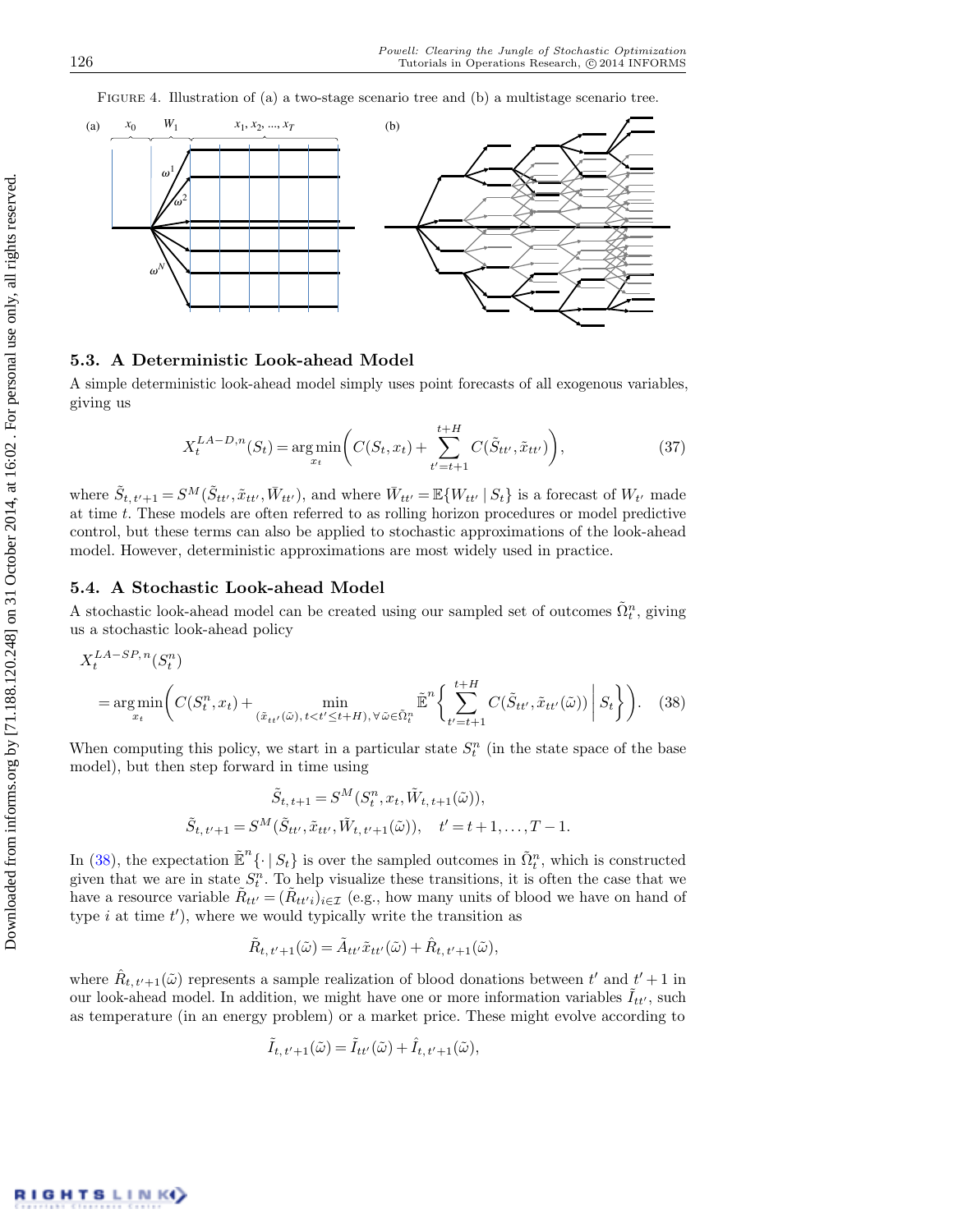where  $I_{t,t'+1}(\tilde{\omega})$  is a sample realization of the change in our information variables. The evolution of the information variables is captured in the scenario tree (Figure [4,](#page-18-0) panel (a) or (b)), and that of the resource variables is captured in the constraints for  $\tilde{x}_{tt}$ .

Now we have an expression that is computable, although it might be computationally expensive. Indeed, it is often the case that the optimization problem in [\(38\)](#page-18-1) is so large that we have to turn to decomposition methods that solve the problem within a tolerance (see Birge and Louveaux [\[11\]](#page-26-4) and Rockafellar and Wets [\[48\]](#page-28-10)). However, our notation now makes it clear that we are solving a look-ahead model. Bounds on the performance of a look-ahead model do not translate to bounds on the performance of the policy in terms of its ability to minimize the base objective function [\(16\)](#page-6-0).

An alternative approach is to approximate the future using a value function approximation, giving us a VFA-based policy that looks like

<span id="page-19-1"></span>
$$
X_t^{VFA,n}(S_t) = \underset{x_t}{\arg\min} \left( C(S_t, x_t) + \mathbb{E} \{ \bar{V}_{t+1}^{n-1}(S_{t+1}) \, | \, S_t, x_t \} \right),\tag{39}
$$

where

$$
\bar{V}_{t+1}^{n-1}(S_{t+1}) \approx \min_{\pi \in \Pi} \mathbb{E} \bigg\{ \sum_{t'=t+1}^{T} C(S_{t'}, X_{t'}^{\pi}(S_{t'})) \mid S_{t+1} \bigg\}.
$$

Here, we are using some sort of functional approximation  $\bar{V}_{t+1}^{n-1}(S_{t+1})$ , which has been estimated using information collected during earlier iterations (that is why it is indexed  $n-1$ ). What is important here is that we are approximating the base model, not the look-ahead model. If we have access to a convenient post-decision state  $S_t^x$ , we can drop the expectation and use

<span id="page-19-0"></span>
$$
X_t^{VFA, n}(S_t) = \underset{x_t}{\arg\min} (C(S_t, x_t) + \bar{V}_t^{n-1}(S_t^x)), \tag{40}
$$

where the post-decision value function approximation [\(40\)](#page-19-0) is different than the predecision value function approximation in [\(39\)](#page-19-1).

We note that once we have the value function approximations  $\bar{V}_t(S_t)$  (or  $\bar{V}_t(S_t^x)$ ) for  $t = 0, \ldots, T$ , we have a complete policy for the base model, where we assume that the approximation  $\bar{V}_t(S_t)$  gives us a value for every possible state (which means we have a decision for every possible state). By contrast, the look-ahead policy  $X_t^{LA-SP,n}(S_t)$  works only for a particular state  $S_t$  at time t. In the process of solving the stochastic look-ahead policy, we produce a series of decisions  $\tilde{x}_{tt'}(\tilde{S}_{tt'})$  that can be interpreted as a policy within the look-ahead model. But because it is only for a small sample of states  $S_{tt'}$  (that is, the states that appear in the scenario tree), this policy cannot be used again as we step forward in time. As a result, if we make a decision  $x_t = X_t^{LA-SP,n}(S_t)$  and then step forward to  $S_{t+1} = S^M(S_t, x_t, W_{t+1}(\omega))$ , we have to solve [\(38\)](#page-18-1) from scratch.

The need to recompute the look-ahead model is not limited to deterministic approximations or approximations of stochastic models through scenario trees. We might solve the look-ahead model using a value function, as we did previously in Equation [\(32\)](#page-13-1), repeated here for convenience:

$$
X_t^{\pi}(S_t) = \underset{x_{tt} \in \mathcal{X}_t}{\arg \min} \big( C(S_{tt}, x_{tt}) + \mathbb{E} \{ \tilde{V}_{t, t+1}(\tilde{S}_{t, t+1}) \, | \, S_t \} \big). \tag{41}
$$

Here, we might assume that  $\tilde{V}_{t,t+1}(\tilde{S}_{t,t+1})$  is an exact estimate of the downstream value of being in state  $\tilde{S}_{t,t+1}$  when solving our simplified look-ahead model (that is why we have a tilde over the  $V$ ). Because the look-ahead model typically involves information available at time  $t$ , when we make a decision at time  $t$  and step forward in time (in the real process), we generally have to start all over again from scratch. This is not the case when we use a value function approximation  $\bar{V}_t(S_t)$  that is an approximation of the downstream value in the base model.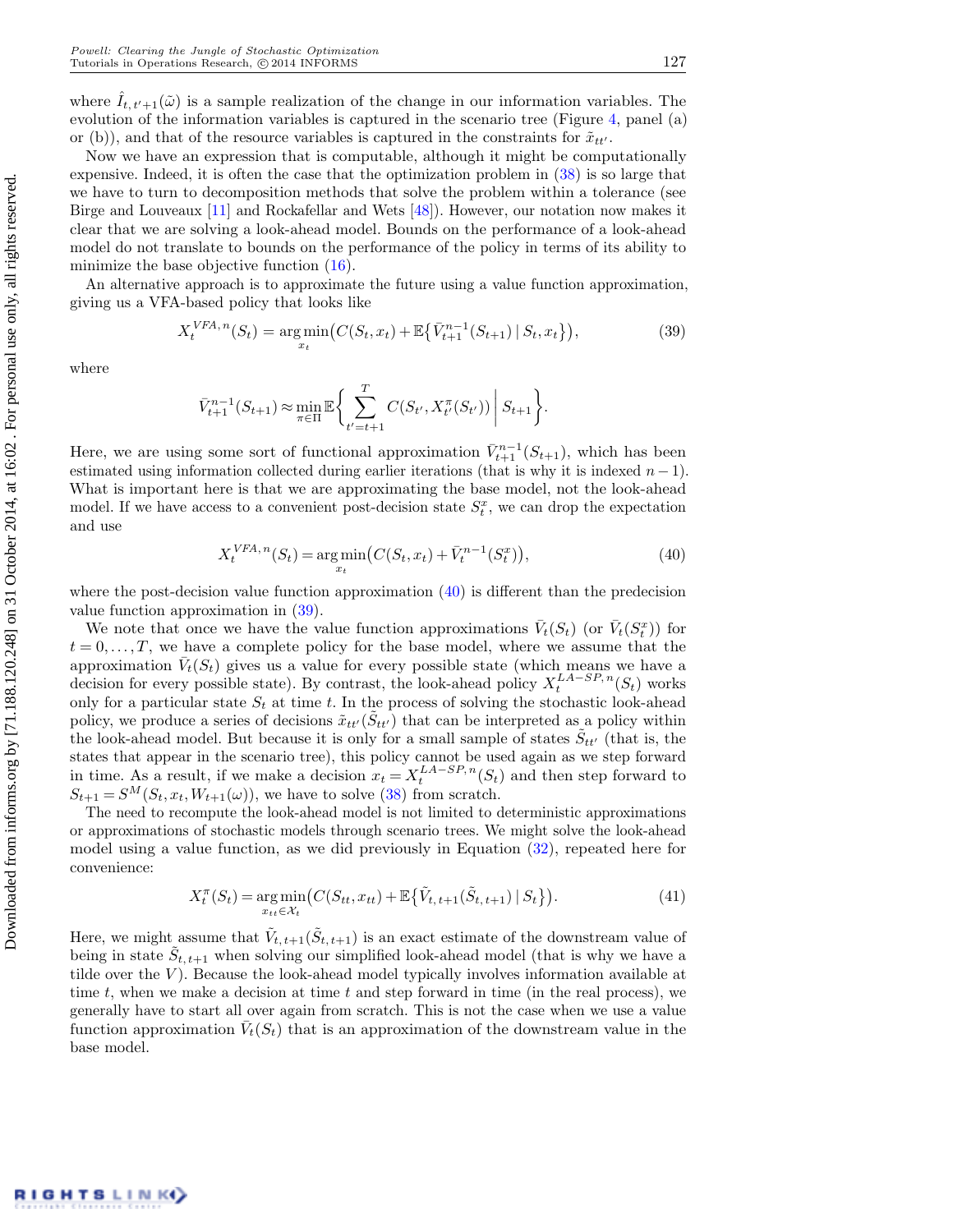<span id="page-20-1"></span>Figure 5. Illustration of rolling horizon procedure, using a stochastic model of the future (from Powell et al. [\[44\]](#page-28-0)).



#### 5.5. Evaluating a Look-ahead Policy

The correct way to evaluate a look-ahead policy (or any policy) is in the context of the objective function for the base model given in  $(16)$ . Figure [5](#page-20-1) illustrates the process of solving a stochastic look-ahead model using scenario trees, then stepping forward in time to simulate the performance of our look-ahead policy. As of this writing, there is a *lot* of work evaluating the quality of the solution of a look-ahead model (which can be quite hard to solve) but very little evaluating the performance of a look-ahead policy in terms of its ability to solve the base model (see, for example, Bayraksan and Morton [\[5\]](#page-26-6), Mak et al. [\[34\]](#page-27-13), Philpott and Guan [\[41\]](#page-28-11) and Rockafellar and Wets [\[48\]](#page-28-10)).

Considerably more attention has been given to this topic in the engineering controls community under the umbrella of model predictive control, but this work assumes a particular structure to the problem that generally does not apply in operations research (see Camacho and Bordons [\[14\]](#page-27-14) for a good introduction to model predictive control and Lewis et al. [\[33\]](#page-27-2) for a modern introduction to approximate dynamic programming and optimal control).

It has been our experience that although many researchers in stochastic programming understand that a stochastic program should be evaluated in a "simulator," there is a fairly widespread lack of appreciation that the simulator is actually a way of approximating the objective function [\(16\)](#page-6-0), which is the real problem we are trying to solve (see Defourny et al. [\[17\]](#page-27-4), McCusker et al. [\[37\]](#page-28-12), Mulvey et al. [\[38\]](#page-28-13), Takriti et al. [\[63\]](#page-29-5), van der Weijde and Hobbs [\[65\]](#page-29-6) for a few examples). For example, Ben-Tal et al. [\[8\]](#page-26-10) propose a policy using a robust (min-max) look-ahead policy, which they then evaluate by averaging a series of simulations, which means using the objective in  $(16)$  (see Ben-Tal et al. [\[8,](#page-26-10) §4.3]). The lack of consistency between the objective function in the simulator (the base model) and that used in the look-ahead model reflect, in our view, a fairly widespread misunderstanding that the simulator is actually the stochastic analog of the objective function [\(4\)](#page-1-1) used in deterministic models.

#### <span id="page-20-0"></span>5.6. Comments

The distinction between base models and look-ahead models has not entered the literature, so care has to be used when deciding if a researcher is solving the base model or just a look-ahead model. It is our experience that the vast majority of papers using stochastic programming for multistage problems are using look-ahead policies (see, for example, Dupačová et al. [\[19\]](#page-27-15), Jacobs et al. [\[28\]](#page-27-16), Jin et al. [\[29\]](#page-27-17), Takriti et al. [\[63\]](#page-29-5), Wallace and Fleten [\[67\]](#page-29-7)). This means that after implementing the first-period decision and stepping forward in time, the problem has to be solved again with a new set of scenario trees.

But this is not always the case. Shapiro et al. [\[58\]](#page-29-2) formulate and solve a 120-period stochastic program (we would call it a dynamic program) using Benders' cuts (a form of value function approximation) for an application that does not require the use of a scenario tree. This strategy has come to be known as the stochastic dual decomposition procedure (or SDDP, first introduced by Pereira and Pinto [\[39\]](#page-28-8)). Although this could be viewed as a 120-period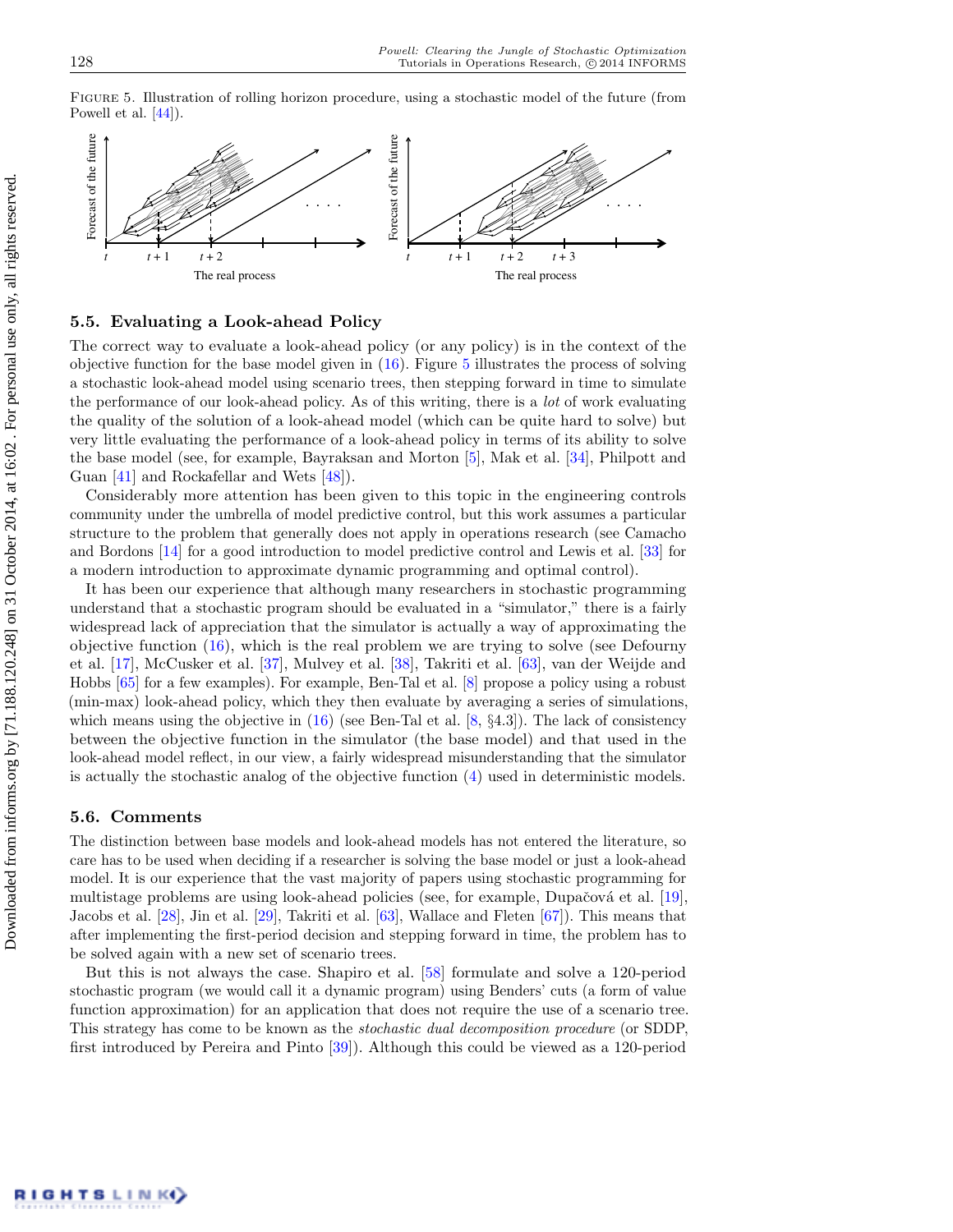look-ahead model, it is perfectly reasonable to define the 120-period stochastic program as the base model. This is possible because after he solves his 120-period problem, he has a series of Benders' cuts that defines a policy for every state, for every time period. This is possible because he makes an assumption known in this community as intertemporal independence, which means that after making a decision, the information process refreshes itself and does not retain history (intertemporal independence simply means that we can ignore the information process in the post-decision state). As a result, it is only necessary to compute one set of cuts for every time period, rather than one for every node in a scenario tree. However, SDDP requires approximating the underlying information process using a finite (and small) set of sample realizations; the bounds on the quality of the solution are only bounds for this approximate problem (see Philpott and Guan [\[41,](#page-28-11) §2] and Shapiro et al. [\[58,](#page-29-2) §3.1]).

Our own work (Topaloglu and Powell [\[64\]](#page-29-8), Powell et al. [\[45\]](#page-28-1), Sim˜ao et al. [\[59\]](#page-29-1) for example) also uses value functions that are approximations of the base model, over the entire horizon. In both sets of research, once the value functions (Benders' cuts in Shapiro et al. [\[58\]](#page-29-2) and Sen and Zhou [\[53\]](#page-28-14)) have been estimated, they can be used not just to determine the first-period decision, but all decisions over the horizon. These are examples of algorithms that are solving the base model rather than a look-ahead model.

Scenario trees always imply a look-ahead policy, because stepping forward in the base model will almost invariably put us in a state that is not represented in the scenario tree. Sen and Zhou [\[53\]](#page-28-14) introduce multistage stochastic decomposition (MSD) building on the breakthrough of stochastic decomposition for two-stage problems (Higle and Sen [\[25\]](#page-27-18)). The MSD algorithm generates scenarios that asymptotically cover the entire state space, but any practical implementation (which is limited to a finite number of samples) would still require reoptimizing after stepping forward in time, since it is unlikely that we would have sampled the state that we actually transitioned to.

Even with these simplifications, optimal solutions of the look-ahead model may still be quite difficult, and a substantial literature has grown around the problem of solving stochastic look-ahead models (Birge and Louveaux [\[11\]](#page-26-4), Higle and Sen [\[26\]](#page-27-19), King and Wallace [\[30\]](#page-27-20), Rockafellar and Wets  $[48]$ , Römisch and Heitsch  $[24]$ ). Often, exact solutions to even a simplified stochastic model are not achievable, so considerable attention has been given to estimating bounds. But it is important to realize the following:

• An optimal solution to a look-ahead model is, with rare exceptions, not an optimal policy.

• A bound on a look-ahead model is not a bound on the performance of the resulting policy (with rare exceptions, such as Shapiro et al. [\[58\]](#page-29-2)).

For an in-depth treatment of the properties of look-ahead policies, see the work of Sethi (see Bhaskaran and Sethi [\[10\]](#page-26-11), Sethi and Bhaskaran [\[54\]](#page-28-15), and Sethi and Haurie [\[55\]](#page-28-16)). Not surprisingly, this literature is restricted to very simple problems.

This is a good time to return to the comment of the helpful referee who felt that multistage stochastic programming offered a richer framework than dynamic programming. The comment ignores the idea that the stochastic program is actually a look-ahead policy for solving a dynamic program, and that what we care most about is the performance of the policy for solving the base model (that is, Equation [\(34\)](#page-15-0)) rather than how well we solve the look-ahead model (Equation [\(31\)](#page-13-0)). This comment also ignores the fact that the look-ahead model is itself a dynamic program (no matter how it is solved), and many in the stochastic programming community even use value function approximations (in the form of Benders' cuts) to solve the look-ahead model (see Jacobs et al. [\[28\]](#page-27-16) and Shapiro et al. [\[57\]](#page-28-5) for examples). We feel that placing stochastic programming within the broader framework of dynamic programming separates the look-ahead model from the base model (which is usually ignored). In addition, it helps to build bridges to other communities (especially simulation) but raises new research questions, such as the performance of stochastic programming as a policy rather than the value of the look-ahead objective function.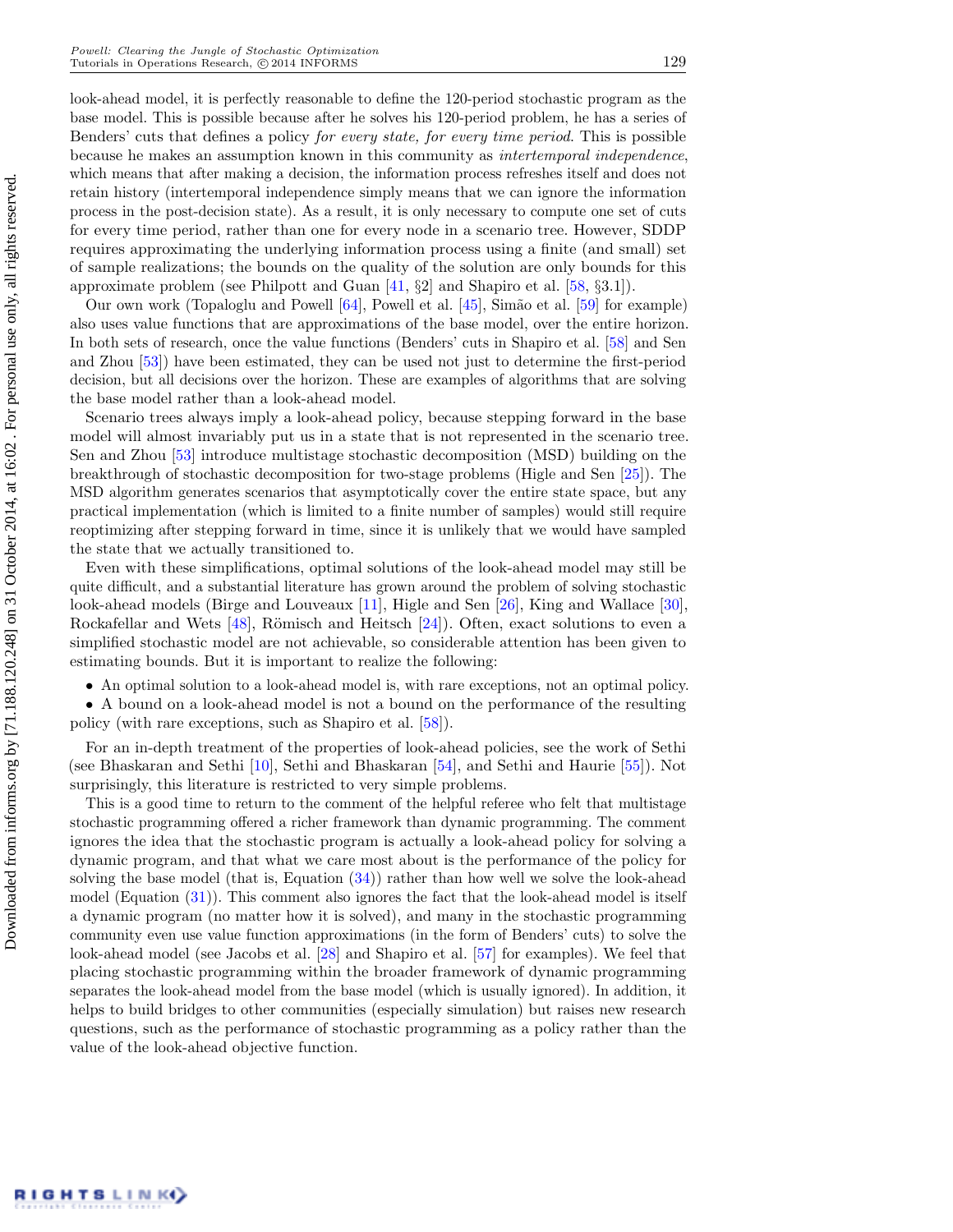### 6. Direct Policy Search vs. Bellman Error Minimization

Look-ahead policies represent powerful approximations for many problems and are especially popular for more complex problems. However, there are problems where it is possible to compute optimal policies, and these can serve as useful benchmarks for approximate policies such as CFAs (estimated using direct policy search) and policies based on VFAs (estimated using Bellman error minimization).

Consider a policy given by

<span id="page-22-0"></span>
$$
X_t^{\pi}(S_t | \theta) = \underset{x \in \mathcal{X}_t}{\arg \min} \bigg( C(S_t, x) + \gamma \sum_{f \in \mathcal{F}} \theta_f \phi_f(S_t^x) \bigg). \tag{42}
$$

We now face a choice between two methods for choosing  $\theta$ : Bellman error minimization (which produces a value function approximation) or direct policy search (which gives us a cost function approximation). In this section, we are going to compare a series of strategies for estimating CFA- and VFA-based policies using a relatively simple energy storage application.

With direct policy search, we choose  $\theta$  by solving Equation [\(34\)](#page-15-0) using any of a range of stochastic search methods (see Maxwell et al. [\[36,](#page-28-17) §5.4] for an example). If we use Bellman error minimization, we need to create estimates of the value of being in a state  $S_t$  and then use these estimates to update our value function approximation. One method, approximate value iteration, computes estimates  $\hat{v}_t^n$  (in iteration n) of the value of starting in some state  $S_t^n$ using

$$
\hat{v}_t^n = \min_{x \in \mathcal{X}_t} \left( C(S_t^n, x) + \bar{V}_t^{n-1}(S_t^{x,n}) \right),
$$

where  $S_t^{x,n}$  is the post-decision state given that we are in state  $S_t^n$  and take action x.

A second method involves defining our policy using [\(42\)](#page-22-0) and then simulating this policy from time t until the end of the horizon following sample path  $\omega^n$  using

$$
\hat{v}_t^n = \sum_{t'=t}^T C(S_{t'}^n, X^{\pi}(S_{t'}^n \mid \theta^{n-1})),
$$

where  $S_{t'+1} = S^M(S_{t'}^n, x_{t'}^n, W_{t'+1}(\omega^n))$ . This is the foundation of approximate policy iteration, originally derived as back propagation in the early work of Paul Werbos (Werbos [\[68,](#page-29-9) [69,](#page-29-10) [70\]](#page-29-11)), who introduced the idea of backward differentiation. It is beyond the scope of our presentation to discuss the merits of these two approaches (see Powell [\[42,](#page-28-3) Chapters 9 and 10]), but the key idea is to create an observation (or set of observations) of the value of being in a state and then use these observations to obtain  $\theta^n$ .

To provide a hint into the performance of these different methods, we have been running a series of experiments on a relatively simple set of energy storage problems (some infinite horizon, others finite horizon), which we are able to solve optimally, providing a benchmark. Although this is just one class of applications, the results are consistent with our experiences on other problems. Here are the algorithms we have run:

(1) A simple myopic policy (minimizes real-time costs now without regard to the future).

- (2) Basic least squares approximate policy iteration described in Lagoudakis and Parr [\[32\]](#page-27-21).
- (3) Least squares approximate policy iteration using instrumental variables (or projected Bellman error minimization), also described in Lagoudakis and Parr [\[32\]](#page-27-21) and implemented in Scott et al. [\[52\]](#page-28-18).

(4) Direct policy search, using the same basis functions used in the testing with least squares policy iteration (Scott et al. [\[52\]](#page-28-18), using Scott et al. [\[51\]](#page-28-19) to do the stochastic search).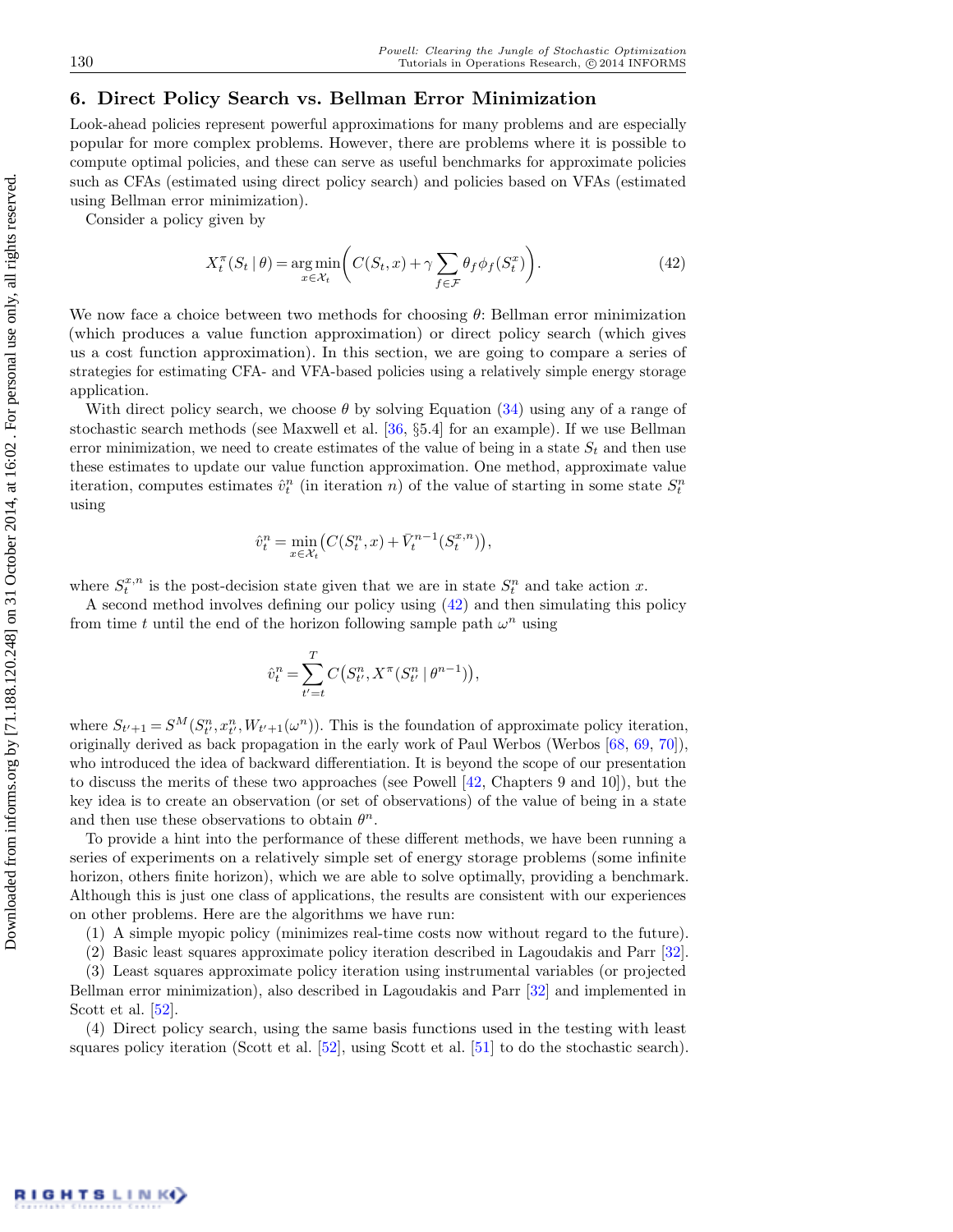(5) Approximate value iteration with a backward pass (known as TD(1) in the reinforcement learning community (Sutton and Barto  $[61]$ ) or back propagation in the controls community (Werbos [\[70\]](#page-29-11))), but using a piecewise linear value function (in the energy resource variable), which maintains concavity (see Salas and Powell [\[50\]](#page-28-20)).

(6) Approximate policy iteration (API)—Pham [\[40\]](#page-28-21) evaluated API using linear models, support vector regression, Gaussian process regression, tree regression, kernel regression, and a local parametric method on a library of test problems with optimal solutions.

The first four problems were run on a steady state (infinite horizon) problem, whereas the rest were all run on a finite horizon, time-dependent set of problems. Optimal policies were found using classical value iteration to within 1% of optimality (with a discount factor of 0.9999, given the very small time steps). Optimal policies were calculated by discretizing the problems and solving them using classical (model-based) backward dynamic programming. These data sets were also evaluated by Pham [\[40\]](#page-28-21), who tested a range of learning algorithms using approximate policy iteration.

Figure [6](#page-23-0) shows the results of the first four experiments, all scaled as a percentage of the optimal. The runs using direct policy search were almost all over 90% of optimality, whereas the runs using least squares policy iteration, which is based on Bellman error minimization, were much worse. By contrast, the runs using approximate value iteration but exploiting concavity all consistently produced results over 99% of optimality on the finite horizon problems (Salas and Powell [\[50\]](#page-28-20)).

These observations need to be accompanied by a few caveats. The use of the piecewise linear value function approximation (used in Salas and Powell [\[50\]](#page-28-20)) scales well to time-dependent problems with hundreds or thousands of storage devices and hundreds to thousands of time periods but cannot handle more than one or two "state of the world" variables that might capture information about weather, prices, and demands. Direct policy search works well when searching over a small number of parameters (say, two or three) but would not scale to a time dependent problem where the parameters vary over time (the VFA-based approach had no trouble with many time periods).



<span id="page-23-0"></span>Figure 6. The performance of a series of approximation algorithms relative to the optimal solution for 20 benchmark storage problems.

Note. These include a myopic policy, a basic form of least squares approximate policy iteration, least squares approximate policy iteration using instrumental variables (IVAPI), and direct policy search using the same structure for the policy (from Scott et al. [\[52\]](#page-28-18)).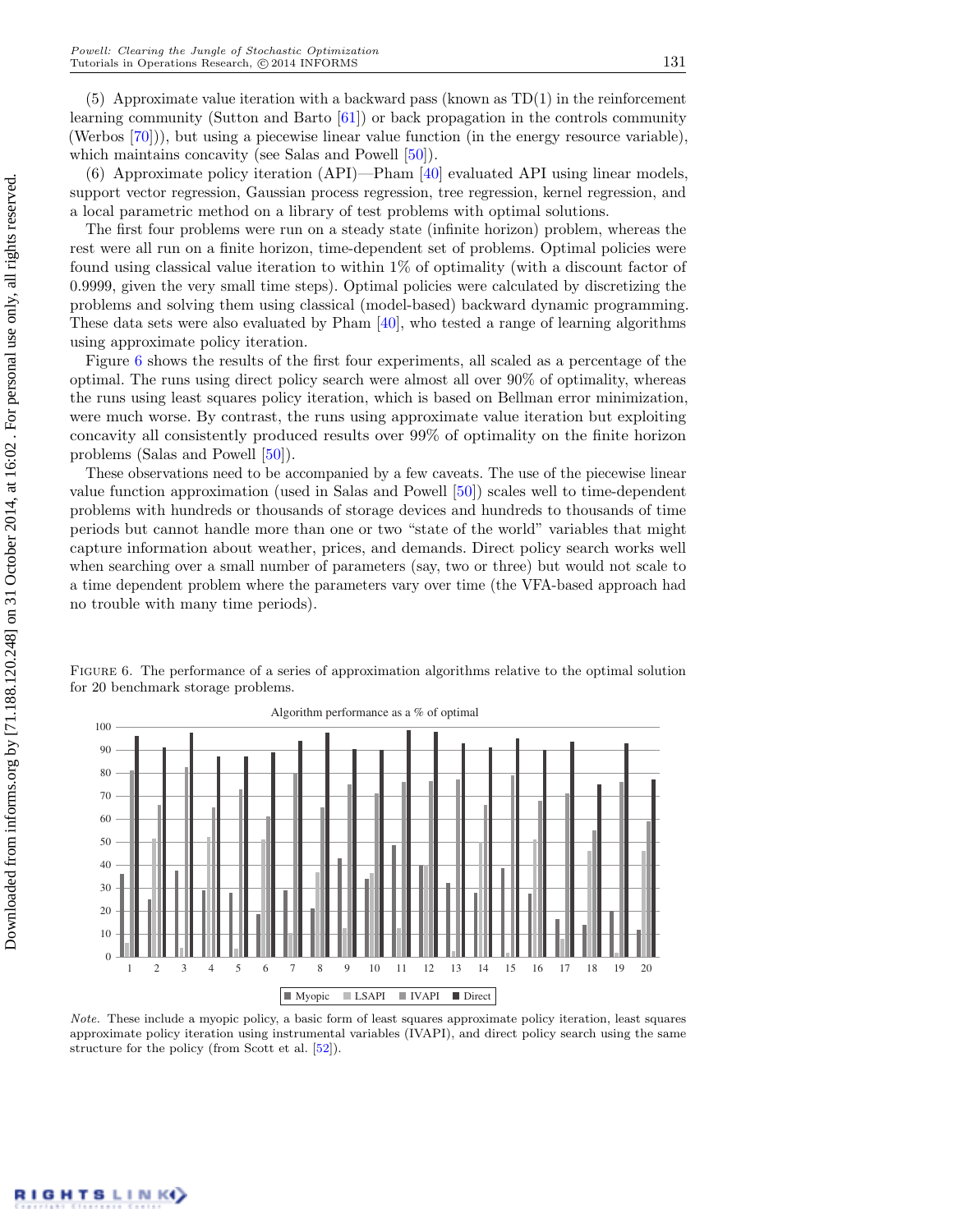From this work (and related computational experience), we have been drawing the following conclusions:

• Bellman error minimization works extremely well when we exploited convexity (Salas and Powell [\[50\]](#page-28-20)) but surprisingly poorly (e.g., around 70% of optimal) using simple, quadratic basis functions (which appeared to provide very reasonable estimates of the value function). Higher-order basis functions performed even worse.

• Policy search using the same structure of policy (same basis functions) performed very well (around  $95\%$  of optimal). However, this is limited to low-dimensional parameter vectors, which exclude problems where the regression vector  $\theta$  is a function of time.

• Approximate value iteration when exploiting convexity works best of all (over 98% of optimal), but it depends on our ability to approximate the value of multiple storage devices independently using low-dimensional lookup tables where convexity is maintained (in the controllable dimension). Without convexity, we have had no success with either approximate value iteration or its close cousin, Q-learning (see Sutton and Barto [\[61\]](#page-29-12)).

• A deterministic look-ahead policy underperformed approximate value iteration but performed as well as policy search (approximately 95%–99% of optimal). The look-ahead policy did not require any training but would require more computation compared to using a value function once the VFA has been fitted.

• Approximate policy iteration worked adequately. Our best results on the storage problems, using support vector regression, might get over 80% of optimal (sometimes to 90%) after 10 policy iterations (each iteration required several thousand policy simulations). However, support vector regression is not well suited to recursive estimation, needed in algorithms such as approximate value iteration.

One conclusion that emerged consistently from these results was that the presence of an optimal benchmark provided tremendous insights into the quality of the solution. It was only through these benchmarks that we were able to see that many of these apparently sophisticated algorithms actually work quite poorly, even on a relatively simple problem class such as energy storage (we would never have been able to get optimal benchmarks on more complex problems). We have been able to get near-optimal solutions using value iteration, but only when we could exploit structure such as convexity or concavity, and only when using a lookup table representation, which clearly limits the scalability of these approaches to additional state variables. We were never able to get high-quality solutions using linear models using approximate value iteration (this was not a surprise, given known theory) or approximate policy iteration (this was more of a surprise).

We note in closing this discussion that a number of authors have recognized that you can "tune the value function" for a policy such as [\(29\)](#page-12-3) using direct policy search (see Maxwell et al. [\[35\]](#page-27-22) for a good example of this). However, if you are choosing  $\theta$  to tune the policy in [\(29\)](#page-12-3), we would argue that the regression term  $\sum_{f \in \mathcal{F}} \theta_f \phi_f(S^x)$  is no longer an approximate value function, since we are not fitting the approximation to the value of being in a state.

If you are using policy search, we would argue that you are using a cost function approximation, where the CFA policy is given by

<span id="page-24-0"></span>
$$
X^{\text{CFA}}(S_t | \theta) = \underset{x_t}{\text{arg min}} \bar{C}^{\pi}(S_t, x_t | \theta)
$$
  
= 
$$
\underset{x_t}{\text{arg min}} \left( C(S_t, x_t) + \sum_{f \in \mathcal{F}} \theta_f \phi_f(S_t^x) \right).
$$
 (43)

When we do direct policy search, there is no reason to include any basis functions that are not a function of  $x_t$ , since terms that do not depend on  $x_t$  are simply constants in the argmin in Equation [\(43\)](#page-24-0). In our energy storage example, we used basis functions such as  $S_t x_t$ ,  $x_t$ , and  $x_t^2$ . Thus, there is no reason to expect the correction term (involving the basis functions) to approximate in any way the downstream value of being in state  $S_t^x$ .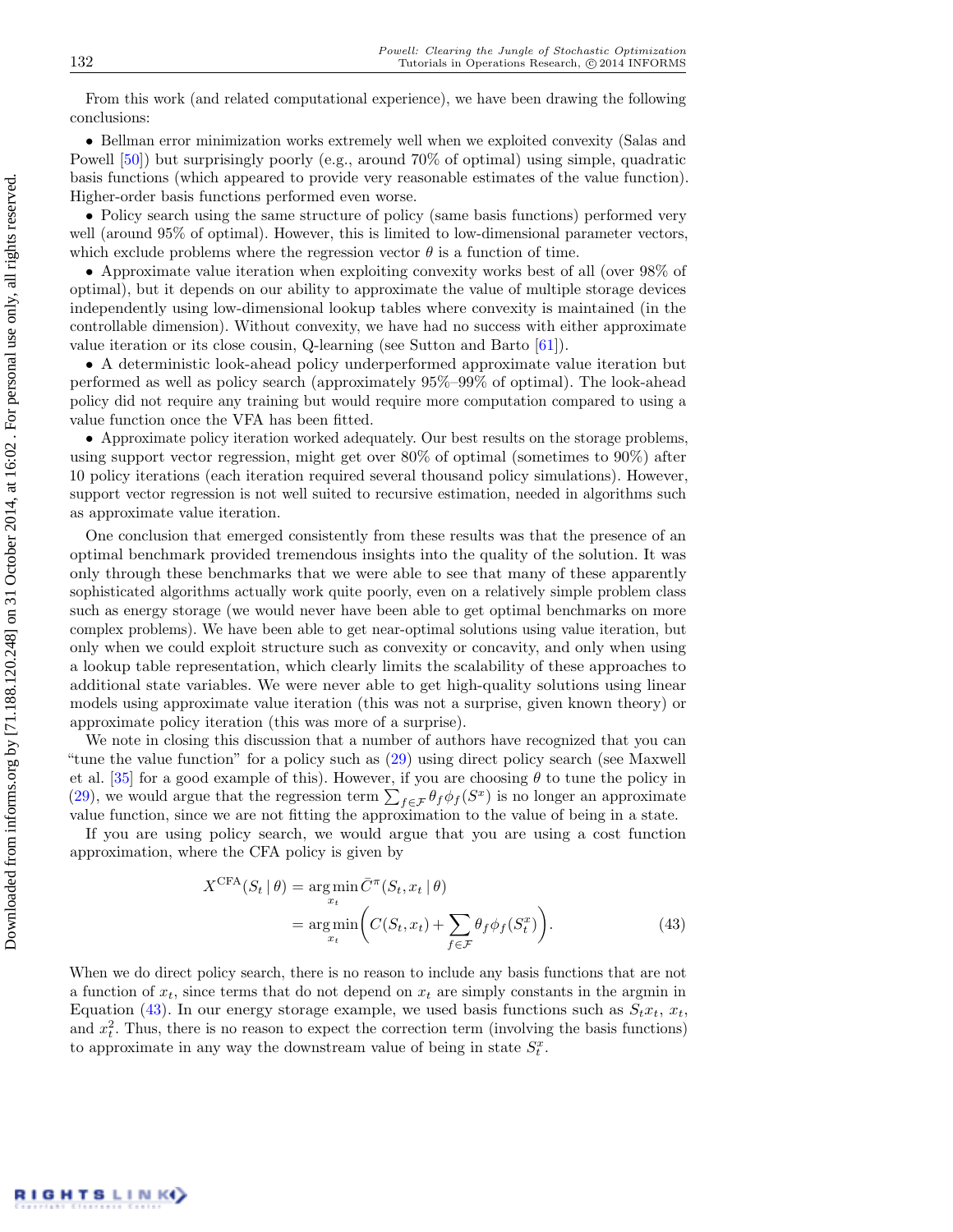Our belief is that cost function approximations are widely used in engineering practice, but without being identified as such. The storage example described in this setting represents an instance of a problem where a CFA (constructed using a simple, additive correction term) works extremely well. We suspect that there is no shortage of common sense approaches that can be used to make a policy based on solving some deterministic model work better. We offer that the construction of these approximations is exactly analogous to the steps involved in constructing value function approximations or policy function approximations. All that has been missing is the idea that this strategy should be recognized as a completely valid approach.

# 7. How Do We Choose a Policy?

Instead of making choices such as stochastic programming, dynamic programming, or simulation, we would like to ask readers to pose their choice as between look-ahead policies, policies based on value function approximations, or policy function approximations. Deterministic look-ahead policies that have been tweaked to produce more robust solutions (such as introducing safety stocks or reserve capacities) should be viewed as look-ahead cost function approximations. Cost function approximations are widely used in practice but are generally dismissed as some sort of heuristic compared with more elegant and "sophisticated" policies based on stochastic look aheads (stochastic programming) or value function approximations (approximate dynamic programming). We would argue that all of these methods are, in the end, approximations that have to be tested, and there is no reason to believe a priori that one will be better than another on a specific problem.

The reality is that with rare exceptions, all of these classes of policies are almost guaranteed to be suboptimal. There is no a priori reason why a cost function approximation, policy function approximation, policy based on value function approximation, or a look ahead that provides an optimal solution to an approximate model, should be better than all the rest. Each class of policy offers specific features that could produce superior results for a specific problem class.

So how to choose? Based on our experience, the following comments might provide guidance:

• Policy function approximations work best for low-dimensional actions, where the structure of the policy is fairly obvious;  $(s, S)$  inventories are an easy example. Another is that we might want to sell a stock when its price goes above a particular price. Policy function approximations can also work well when the policy is a relatively smooth surface, allowing it to be approximated perhaps by a linear function (known in the literature as "affine policies") or locally linear functions.

• Cost function approximations, which are typically variations of deterministic models, work best when a deterministic model works well and when the impact of uncertainty is easy to recognize. It may be easy to see, for example, that we should provide a buffer stock to protect against supply chain disruptions. Cost function approximations can be particularly attractive when the decision  $x_t$  is multidimensional, since we can typically solve a CFA-based policy using a mathematical programming algorithm designed to handle constraints.

• Value function approximations are particularly useful when the value of the future given a state is easy to approximate. When solving multidimensional resource allocation problems, keep in mind that the value function only needs to communicate the marginal value, not the value of being in a state. Also, the issue of value functions has nothing to do with size (we have used value function approximations on very high-dimensional applications in transportation with state variables with 10,000 dimensions or more). Large problems can be easily approximated using separable approximations. The real issue is nonseparable interactions. These are easy to capture in a look-ahead model but are hard to approximate using a statistical model.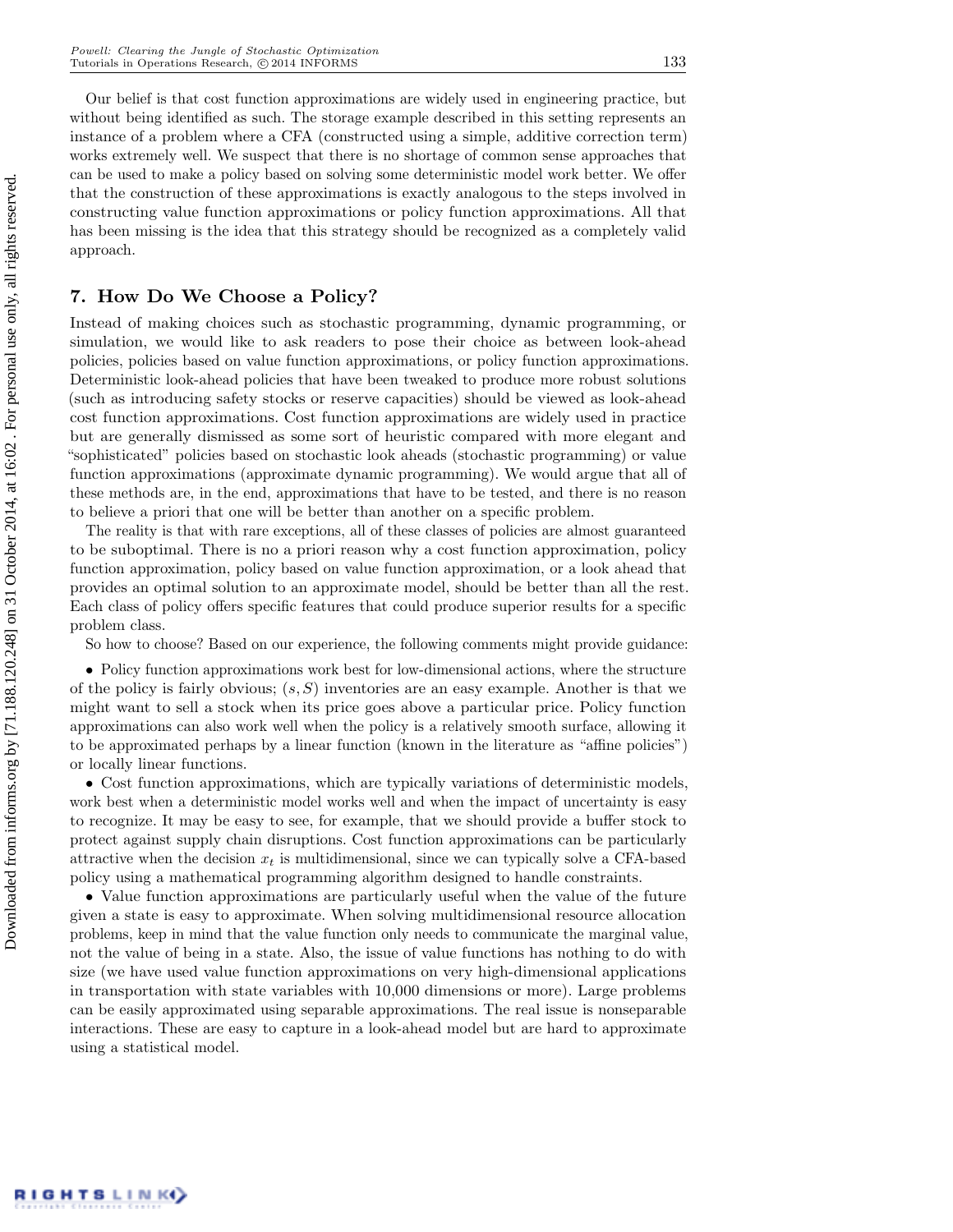• Look-ahead policies are particularly useful for time-dependent problems, and especially if there is a forecast available that evolves over time. The parameters of a stochastic look-ahead model (e.g., the number of scenarios in a scenario tree, the number of stages, the horizon) should always be tested in a simulator that is able to compare the performance of different policies. Also, a stochastic look-ahead model should always be compared to the performance of a deterministic look-ahead model. Just because the underlying problem is stochastic does not mean that a deterministic look-ahead model will not work.

Hybrid policies can be particularly valuable. Instead of building a look-ahead policy over a long horizon  $H$ , we can use a shorter horizon but then introduce a simple value function approximation at the end. Cost function approximations over planning horizons can make a deterministic approximation more robust. Finally, you can tune a high-dimensional myopic policy (e.g., assigning drivers to loads or machines to tasks) with low-order policy function approximations ("assign team drivers to long loads") by adding the low-order policy functions as bonus or penalty terms to the objective function.

We hope this discussion has helped to place stochastic programming, dynamic programming, and simulation (using policy function approximations) in a common framework. Over time, these terms have evolved close associations with specific classes of policies (look-ahead policies, value functions, and policy function approximations, respectively). It is for this reason that we suggest a new name, *computational stochastic optimization*, as an umbrella for all of these fields (and more).

#### Acknowledgments

The author warmly acknowledges the helpful comments of the two reviewers and managing editor. This research was supported by the National Science Foundation [Grant CMMI-0856153].

#### References

- <span id="page-26-9"></span>[1] S. Andradóttir and A. A. Prudius. Adaptive random search for continuous simulation optimization. Naval Research Logistics 57(6):583–604, 2010.
- <span id="page-26-1"></span>[2] C. Bandi and D. J. Bertsimas. Tractable stochastic analysis in high dimensions via robust optimization. Mathematical Programming Series B 134(1):23–70, 2012.
- <span id="page-26-7"></span>[3] D. R. Barr and M. H. Rizvi. An introduction to ranking and selection procedures. Journal of American Statistical Association 61(315):640–646, 1966.
- <span id="page-26-5"></span>[4] G. Bayraksan and D. P. Morton. Assessing solution quality in stochastic programs. Mathematical Programming Series B 108(2–3):495–514, 2006.
- <span id="page-26-6"></span>[5] G. Bayraksan and D. P. Morton. Assessing solution quality in stochastic programs via sampling. M. R. Oskoorouchi, ed. Tutorials in Operations Research. INFORMS, Hanover, MD, 102–122, 2009.
- <span id="page-26-0"></span>[6] R. E. Bellman. Dynamic Programming. Princeton University Press, Princeton, NJ, 1957.
- <span id="page-26-3"></span>[7] A. Ben-Tal, L. E. Ghaoui, and A. Nemirovski. Robust Optimization. Princeton University Press, Princeton, NJ, 2009.
- <span id="page-26-10"></span>[8] A. Ben-Tal, B. Golany, A. Nemirovski, and J.-P. Vial. Retailer-supplier flexible commitments contracts: A robust optimization approach. Manufacturing  $\mathcal C$  Service Operations Management 7(3):248–271, 2005.
- <span id="page-26-2"></span>[9] H. Beyer and B. Sendhoff. Robust optimization—A comprehensive survey. Computer Methods in Applied Mechanics and Engineering 196(33–34):3190–3218, 2007.
- <span id="page-26-11"></span>[10] S. Bhaskaran and S. P. Sethi. Decision and forecast horizons in a stochastic environment: A survey. Optimal Control Applications and Methods 8(3):201–217, 1987.
- <span id="page-26-4"></span>[11] J. R. Birge and F. Louveaux. Introduction to Stochastic Programming, 2nd ed., Springer, New York, 2011.
- <span id="page-26-8"></span>[12] J. Boesel, B. L. Nelson, and S. H. Kim. Using ranking and selection to "clean up" after simulation optimization. Operations Research 51(5):814–825, 2003.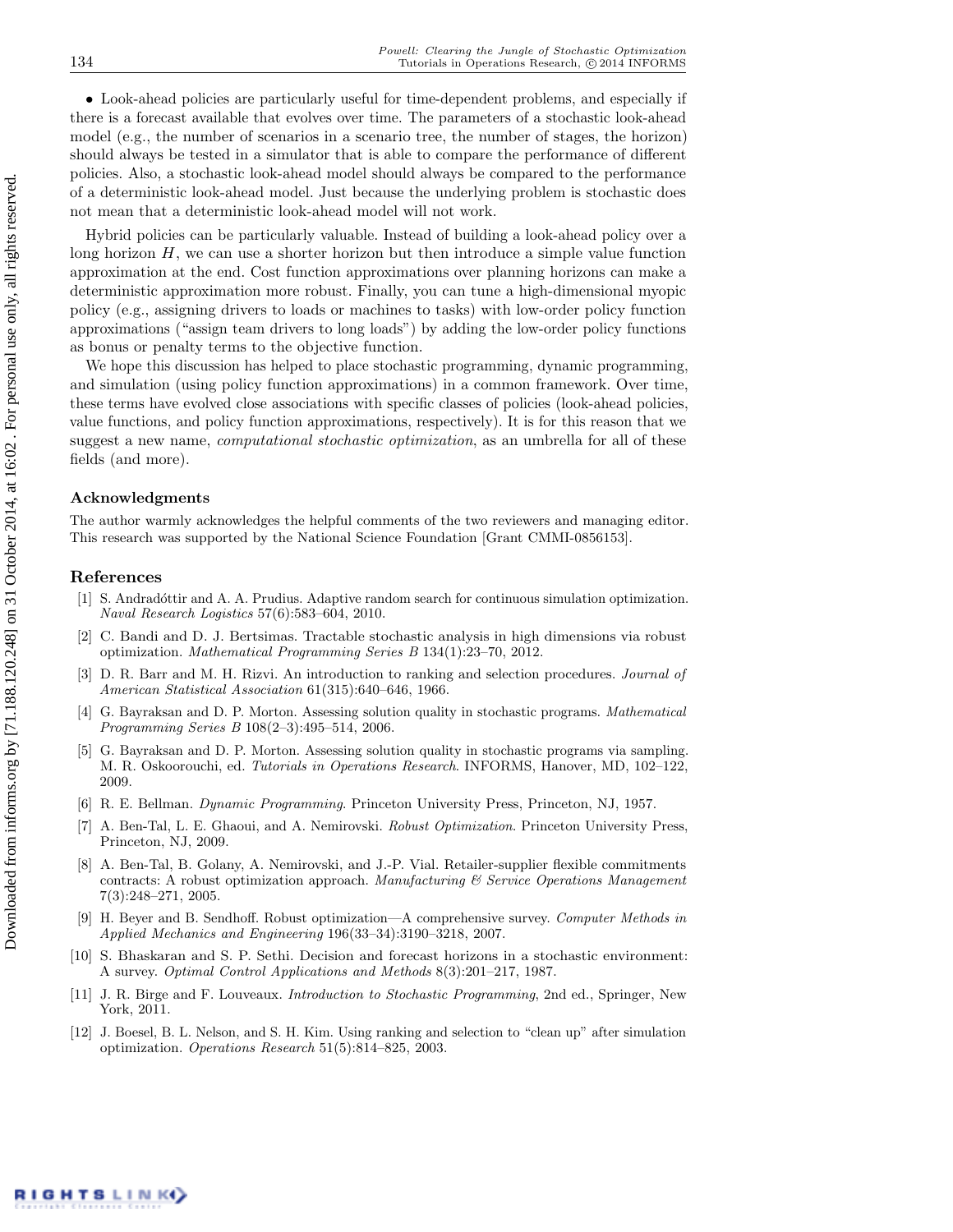- <span id="page-27-1"></span>[13] B. Bouzaiene-Ayari, C. Cheng, S. Das, R. Fiorillo, and W. B. Powell. From single commodity to multiattribute models for locomotive optimization: A comparison of integer programming and approximate dynamic programming. Transportation Sci., ePub ahead of print July 28, 2014, [http://dx.doi.org/10.1287/trsc.2014.0536.](http://dx.doi.org/10.1287/trsc.2014.0536)
- <span id="page-27-14"></span>[14] E. Camacho and C. Bordons. Model Predictive Control. Springer, London, 2004.
- <span id="page-27-7"></span>[15] H. S. Chang, M. C. Fu, J. Hu, and S. I. Marcus. Simulation-Based Algorithms for Markov Decision Processes. Springer, Berlin, 2007.
- <span id="page-27-9"></span>[16] S. E. Chick and N. Gans. Economic analysis of simulation selection problems. Management Science 55(3):421–437, 2009.
- <span id="page-27-4"></span>[17] B. Defourny, D. Ernst, and L. Wehenkel. Scenario trees and policy selection for multistage stochastic programming using machine learning. INFORMS Journal on Computing 25(3):488–501, 2013.
- <span id="page-27-0"></span>[18] R. Dorfman. The discovery of linear programming. Annals of the History of Computing 6(3):283–295, 1984.
- <span id="page-27-15"></span>[19] J. Dupačová, G. Consigli, and S. Wallace. Scenarios for multistage stochastic programs. Annals of Operations Research 100(1–4):25–53, 2000.
- <span id="page-27-11"></span>[20] M. C. Fu, F. Glover, and J. April. Simulation optimization: A review, new developments, and applications. M. E. Kuhl, N. M. Steiger, F. B. Armstrong, J. A. Joines, eds., Proceedings of the 37th Conference on Winter Simulation, IEEE, Piscataway, NJ, 83–95, 2005.
- <span id="page-27-3"></span>[21] J. Gittins, K. Glazebrook, and R. R. Weber. Multi-Armed Bandit Allocation Indices. John Wiley & Sons, Chichester, UK, 2011.
- <span id="page-27-5"></span>[22] T. Hastie, R. Tibshirani, and J. Friedman. The Elements of Statistical Learning: Data Mining, Inference and Prediction. Springer, New York, 2009.
- <span id="page-27-10"></span>[23] D. He, S. E. Chick, and C.-H. Chen. Opportunity cost and OCBA selection procedures in ordinal optimization for a fixed number of alternative systems. IEEE Transactions on Systems Man and Cybernetics Part C 37(5):951–961, 2007.
- <span id="page-27-6"></span>[24] H. Heitsch and W. Römisch. Scenario tree modeling for multistage stochastic programs. Mathematical Programming 118(2):371–406, 2009.
- <span id="page-27-18"></span>[25] J. Higle and S. Sen. Stochastic decomposition: An algorithm for two-stage linear programs with recourse. Mathematics of Operations Research 16(3):650–669, 1991.
- <span id="page-27-19"></span>[26] J. Higle and S. Sen. Stochastic Decomposition: A Statistical Method for Large Scale Stochastic Linear Programming. Kluwer Academic Publishers, Boston, 1996.
- <span id="page-27-12"></span>[27] L. Hong and B. L. Nelson. A framework for locally convergent random-search algorithms for discrete optimization via simulation. ACM Transactions on Modeling and Computer Simulation  $17(4):1-22, 2007.$
- <span id="page-27-16"></span>[28] J. Jacobs, G. Freeman, J. Grygier, D. P. Morton, G. Schultz, K. Staschus, and J. Stedinger. SOCRATES: A system for scheduling hydroelectric generation under uncertainty. Annals of Operational Research 59(1):99–133, 1995.
- <span id="page-27-17"></span>[29] S. Jin, S. Ryan, J. Watson, and D. Woodruff. Modeling and solving a large-scale generation expansion planning problem under uncertainty. Energy Systems 2(3–4):209–242, 2011.
- <span id="page-27-20"></span>[30] A. J. King and S. Wallace. *Modeling with Stochastic Programming*. Springer-Verlag, New York, 2012.
- <span id="page-27-8"></span>[31] A. J. Kleywegt, A. Shapiro, and T. Homem-de-Mello. The sample average approximation method for stochastic discrete optimization. SIAM Journal on Optimization 12(2):479–502, 2002.
- <span id="page-27-21"></span>[32] M. Lagoudakis and R. Parr. Least-squares policy iteration. Journal of Machine Learning Research 4:1107–1149, 2003.
- <span id="page-27-2"></span>[33] F. L. Lewis, D. Vrabie, and V. L. Syrmos. Optimal Control, 3rd ed. John Wiley & Sons, Hoboken, NJ, 2012.
- <span id="page-27-13"></span>[34] W.-K. Mak, D. P. Morton, and R. Wood. Monte Carlo bounding techniques for determining solution quality in stochastic programs. Operations Research Letters  $24(1-2):47-56$ , 1999.
- <span id="page-27-22"></span>[35] M. S. Maxwell, S. G. Henderson, and H. Topaloglu. Tuning approximate dynamic programming policies for ambulance redeployment via direct search. Stochastic Systems 3(2):322–361, 2013.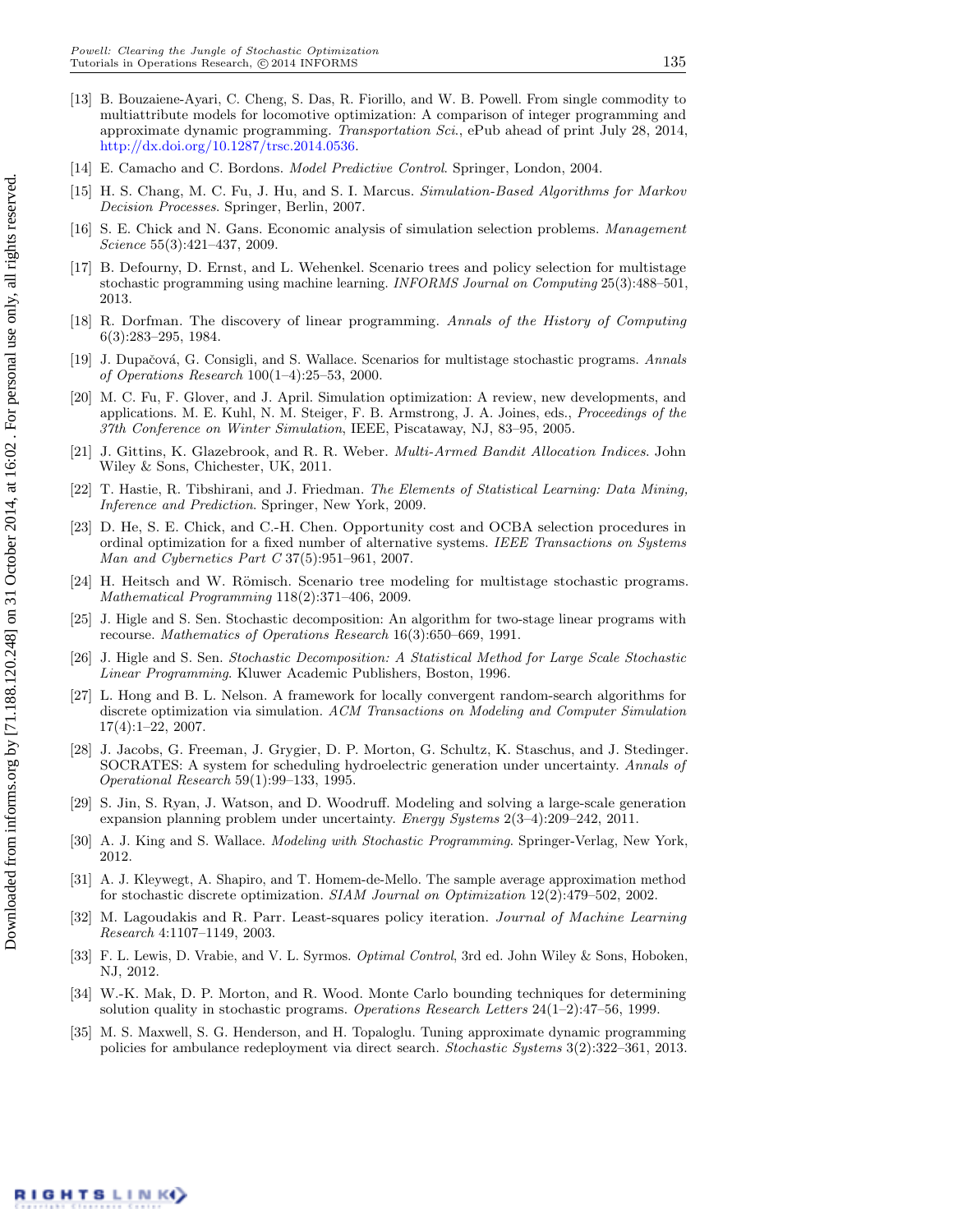- <span id="page-28-17"></span>[36] M. S. Maxwell, M. Restrepo, S. G. Henderson, and H. Topaloglu. Approximate dynamic programming for ambulance redeployment. INFORMS Journal on Computing 22(2):266–281, 2010.
- <span id="page-28-12"></span>[37] S. A. McCusker, B. F. Hobbs, and Y. Ji. Distributed utility planning using probabilistic production costing and generalized Benders decomposition. IEEE Transactions on Power Systems 17(2):497–505, 2002.
- <span id="page-28-13"></span>[38] J. M. Mulvey, R. J. Vanderbei, and S. A. Zenios. Robust optimization of large-scale systems. Operations Research 43(2):264–281, 1995.
- <span id="page-28-8"></span>[39] M. V. F. Pereira and L. M. V. G. Pinto. Multi-stage stochastic optimization applied to energy planning. Mathematical Programming 52(2):359–375, 1991.
- <span id="page-28-21"></span>[40] T. Pham. Experiments with approximate policy iteration. Ph.D. thesis, Princeton University, Princeton, NJ, 2013.
- <span id="page-28-11"></span>[41] A. Philpott and Z. Guan. On the convergence of stochastic dual dynamic programming and related methods. Operations Research Letters 36(4):450–455, 2008.
- <span id="page-28-3"></span>[42] W. B. Powell. Approximate Dynamic Programming: Solving the Curses of Dimensionality, 2nd ed. John Wiley & Sons, Hoboken, NJ, 2011.
- <span id="page-28-7"></span>[43] W. B. Powell and I. O. Ryzhov. Optimal Learning. John Wiley & Sons, Hoboken, NJ, 2012.
- <span id="page-28-0"></span>[44] W. B. Powell, H. P. Simão, and B. Bouzaiene-Ayari. Approximate dynamic programming in transportation and logistics: A unified framework. EURO Journal on Transportation and Logistics 1(3):237–284, 2012.
- <span id="page-28-1"></span>[45] W. B. Powell, A. George, H. P. Simão, W. R. Scott, A. D. Lamont, and J. Stewart. SMART: A stochastic multiscale model for the analysis of energy resources, technology, and policy. INFORMS Journal on Computing 24(4):665–682, 2012.
- <span id="page-28-2"></span>[46] M. L. Puterman. Markov Decision Processes, 2nd ed. John Wiley & Sons, Hoboken, NJ, 2005.
- <span id="page-28-6"></span>[47] R. T. Rockafellar and S. Uryasev. The fundamental risk quadrangle in risk management, optimization, and statistical estimation. Surveys in Operations Research and Management Science 18(1):33–53, 2013.
- <span id="page-28-10"></span>[48] R. T. Rockafellar and R. J.-B. Wets. Scenarios and policy aggregation in optimization under uncertainty. Mathematics of Operations Research 16(1):119–147, 1991.
- <span id="page-28-4"></span>[49] A. Ruszczyński. Risk-averse dynamic programming for Markov decision processes. *Mathematical* Programming 125(2):235–261, 2010.
- <span id="page-28-20"></span>[50] D. F. Salas and W. B. Powell. Benchmarking a scalable approximate dynamic programming algorithm for stochastic control of multidimensional energy storage problems. Technical Report 2004, Department of Operations Research and Financial Engineering, Princeton University, Princeton, NJ, 2013.
- <span id="page-28-19"></span>[51] W. R. Scott, P. Frazier, and W. B. Powell. The correlated knowledge gradient for simulation optimization of continuous parameters using Gaussian process regression. SIAM Journal on Optimization 21(3):996–1026, 2011.
- <span id="page-28-18"></span>[52] W. R. Scott, W. B. Powell, and S. Moazeni. Least squares policy iteration with instrumental variables vs. direct policy search: Comparison against optimal benchmarks using energy storage. Technical report, Dept. of Operations Research and Financial Engineering, Princeton University, Princeton, NJ, 2013.
- <span id="page-28-14"></span>[53] S. Sen and Z. Zhou. Multistage stochastic decomposition: A bridge between stochastic programming and approximate dynamic programming. SIAM Journal on Optimization 24(1): 127–153, 2014.
- <span id="page-28-15"></span>[54] S. P. Sethi and S. Bhaskaran. Conditions for the existence of decision horizons for discounted problems in a stochastic environment. Operations Research Letters 4(2):61–64, 1985.
- <span id="page-28-16"></span>[55] S. P. Sethi and A. Haurie. Decision and forecast horizons, agreeable plans, and the maximum principle for infinite horizon control problem. Operations Research Letters 3(5):261–265, 1984.
- <span id="page-28-9"></span>[56] A. Shapiro. Monte Carlo sampling methods. A. Ruszczyński and A. Shapiro, eds. Stochastic Programming, Handbook in Operations Research & Management Science, Vol. 10. North-Holland, Amsterdam, 353–425, 2003.
- <span id="page-28-5"></span>[57] A. Shapiro, D. Dentcheva, and A. Ruszczyński. Lectures on Stochastic Programming: Modeling and Theory. SIAM, Philadelphia, 2009.